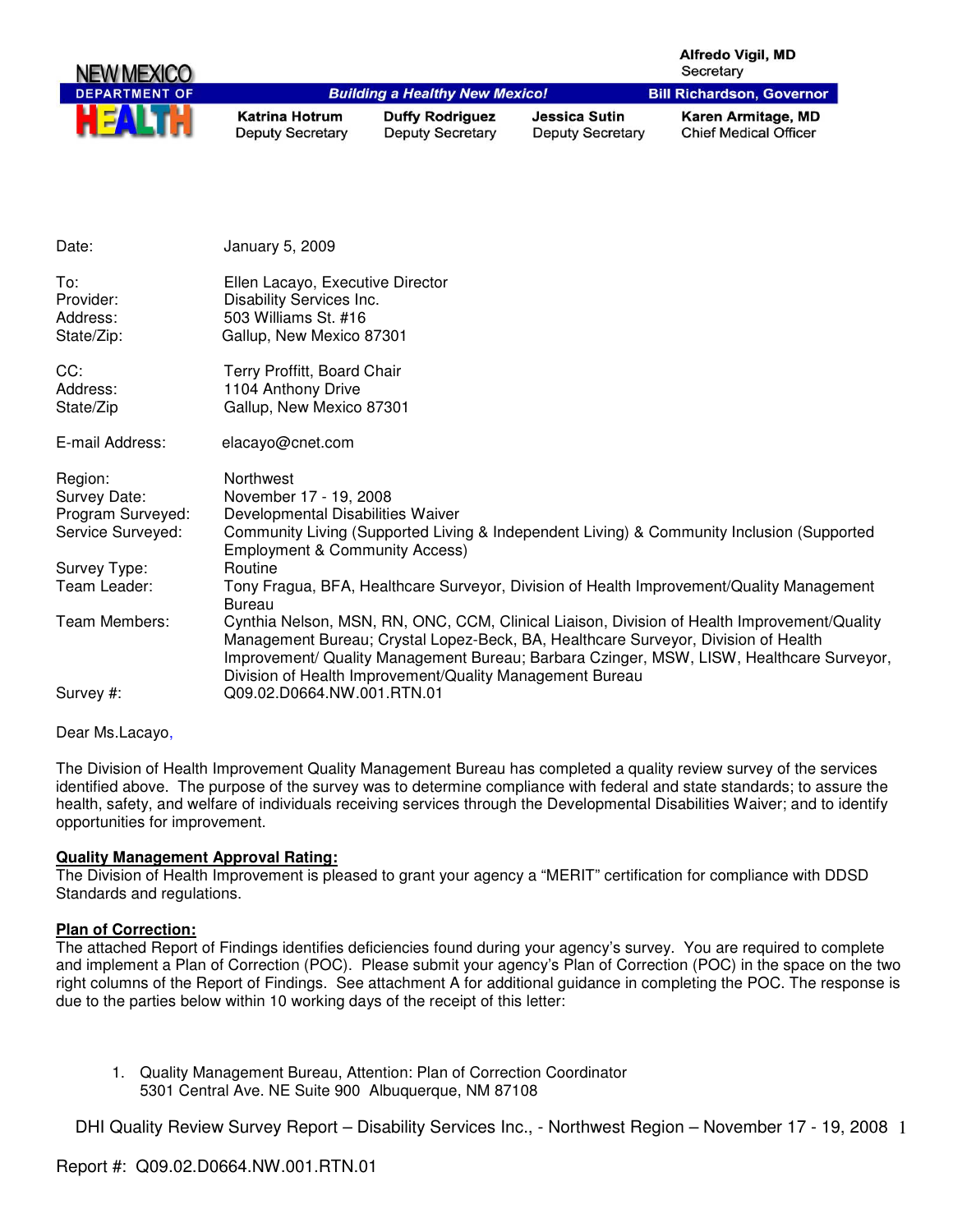2. Developmental Disabilities Supports Division Regional Office for region of service surveyed.

Upon notification from QMB that your Plan of Correction has been approved, you must implement all remedies and corrective actions within 45 working days. If your plan of correction is denied, you must resubmit a revised plan ASAP for approval. All remedies must still be completed within 45 working days of the original submission.

Failure to submit, complete or implement your POC within the required time frames will result in the imposition of a \$200 per day Civil Monetary Penalty until it is received, completed and/or implemented.

### **Request for Informal Reconsideration of Findings (IRF):**

If you disagree with a determination of noncompliance (finding) you have 10 working days upon receipt of this notice to request an IRF. Submit your request for an IRF in writing to:

> QMB Deputy Bureau Chief 5301 Central Ave NE Suite #900 Albuquerque, NM 87108 Attention: IRF request

A request for an IRF will not delay the implementation of your Plan of Correction which must be completed within 45 working days. Providers may not appeal the nature or interpretation of the standard or regulation, the team composition, sampling methodology or the Scope and Severity of the finding.

If the IRF approves the change or removal of a finding, you will be advised of any changes.

This IRF process is separate and apart from the Informal Dispute Resolution (IDR) and Fair Hearing Process for Sanctions from DOH.

Please call the Team Leader at 505-222-8670, if you have questions about the survey or the report. Thank you for your cooperation and for the work you perform.

Sincerely,

Tomy Progna

Tony Fragua, BFA Team Lead/Healthcare Surveyor Division of Health Improvement Quality Management Bureau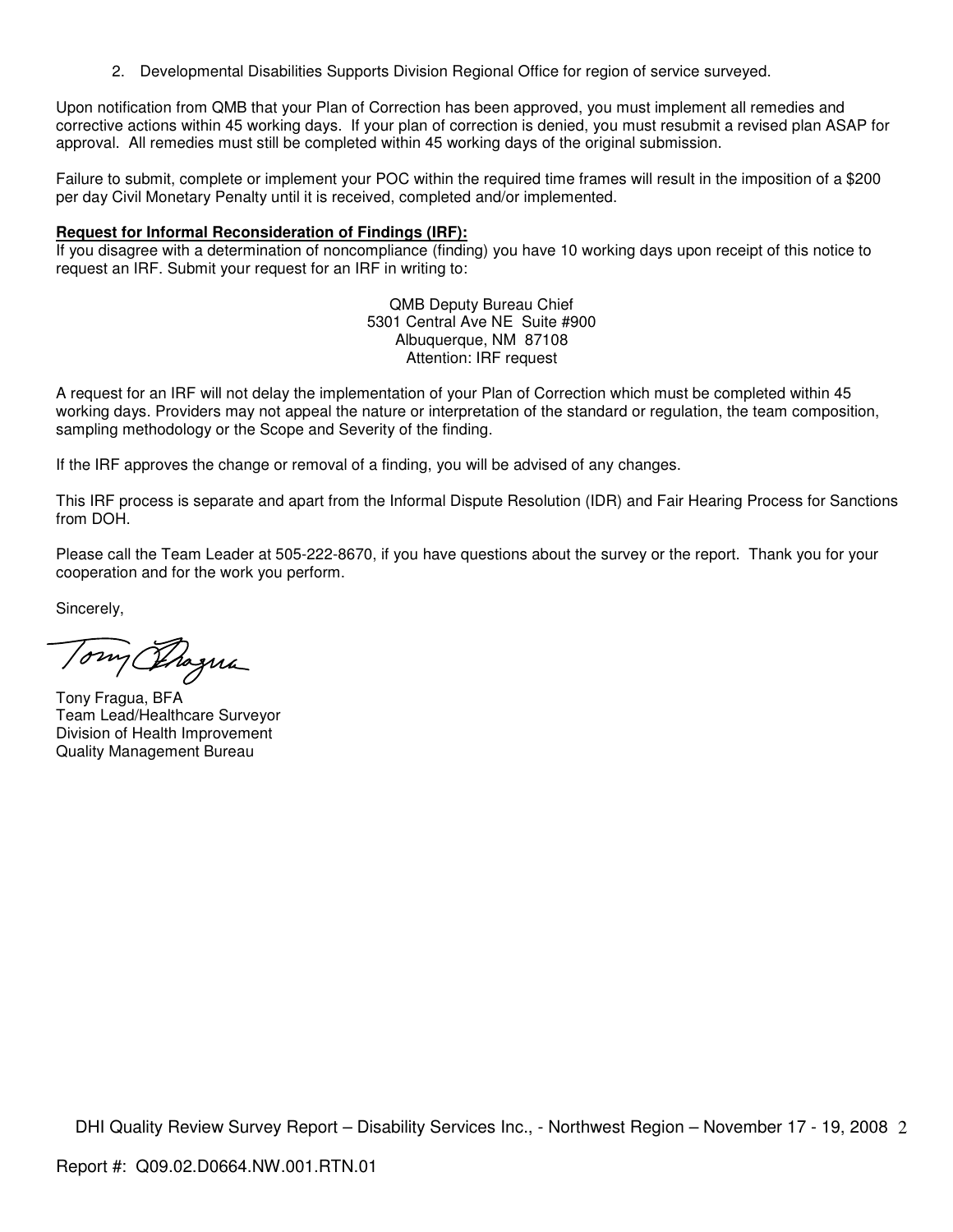| <b>Survey Process Employed:</b>         |                                                                                                                                                                                                                                               |                                                                                                                                                                                                                     |  |
|-----------------------------------------|-----------------------------------------------------------------------------------------------------------------------------------------------------------------------------------------------------------------------------------------------|---------------------------------------------------------------------------------------------------------------------------------------------------------------------------------------------------------------------|--|
| <b>Entrance Conference Date:</b>        | November 17, 2008                                                                                                                                                                                                                             |                                                                                                                                                                                                                     |  |
| Present:                                | <b>Disability Services Inc.</b><br>Ellen Lacayo, Executive Director<br>Jennifer Lee, Business Manager                                                                                                                                         |                                                                                                                                                                                                                     |  |
|                                         | <b>DOH/DHI/QMB</b><br>Liaison                                                                                                                                                                                                                 | Tony Fragua, BFA, Team Lead/Healthcare Surveyor<br>Cynthia Nelson, MSN, RN, ONC, CCM, Healthcare Surveyor/Clinical<br>Crystal Lopez-Beck, BA, Healthcare Surveyor<br>Barbara Czinger MSW, LISW, Healthcare Surveyor |  |
| Exit Conference Date:                   | November 19, 2008                                                                                                                                                                                                                             |                                                                                                                                                                                                                     |  |
| Present:                                | <b>Disability Services Inc.</b><br>Ellen Lacayo, Executive Director<br>Charlene Begay, Supportive Living Coordinator<br>Jennifer Lee, Business Manager<br>Toni Pinedo RN<br>Julia McSweeney, Service Coordinator                              |                                                                                                                                                                                                                     |  |
|                                         | DOH/DHI/QMB<br>Tony Fragua, BFA, Team Lead/Healthcare Surveyor<br>Cynthia Nelson, MSN, RN, ONC, CCM, Healthcare Surveyor/Clinical<br>Liaison<br>Crystal Lopez-Beck, BA, Healthcare Surveyor<br>Barbara Czinger MSW, LISW, Healthcare Surveyor |                                                                                                                                                                                                                     |  |
|                                         |                                                                                                                                                                                                                                               | <b>DDSD - NW Regional Office</b><br>Crystal Wright, NW Regional Director                                                                                                                                            |  |
| <b>Homes Visited</b>                    | Number:                                                                                                                                                                                                                                       | 8                                                                                                                                                                                                                   |  |
| <b>Administrative Locations Visited</b> | Number:                                                                                                                                                                                                                                       | 1                                                                                                                                                                                                                   |  |
| <b>Total Sample Size</b>                | Number:                                                                                                                                                                                                                                       | 14<br>8 - Supported Living<br>6 - Independent Living<br>12 - Supported Employment<br>14 - Community Access                                                                                                          |  |
| Persons Served Interviewed              | Number:                                                                                                                                                                                                                                       | 14                                                                                                                                                                                                                  |  |
| Records Reviewed (Persons Served)       | Number:                                                                                                                                                                                                                                       | 14                                                                                                                                                                                                                  |  |
| <b>Administrative Files Reviewed</b>    | <b>Billing Records</b><br><b>Medical Records</b><br><b>Personnel Files</b>                                                                                                                                                                    | Incident Management Records                                                                                                                                                                                         |  |

- Training Records
- Agency Policy and Procedure
- Caregiver Criminal History Screening Records
- Employee Abuse Registry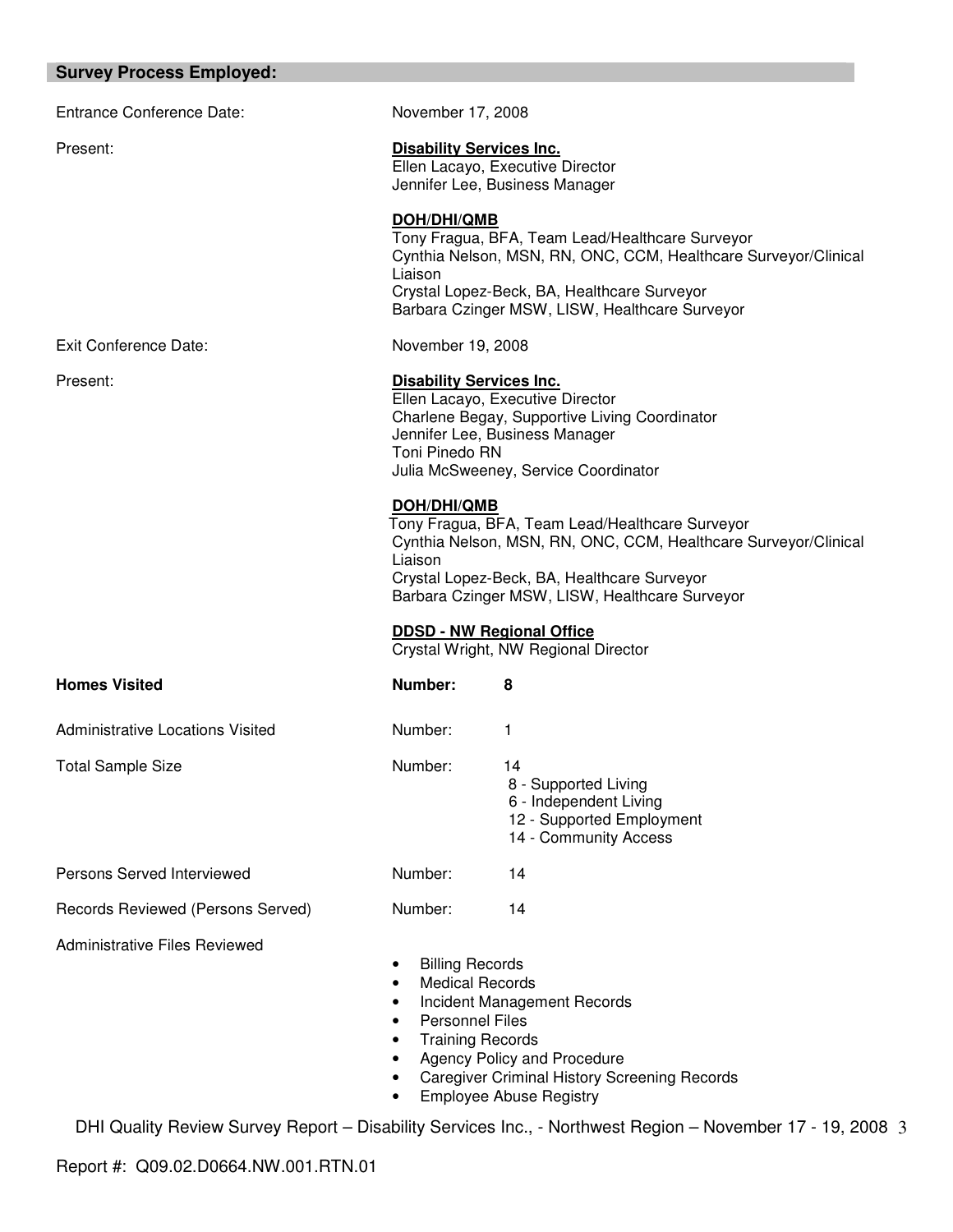- Human Rights Notes and/or Meeting Minutes
- Nursing personnel files
- Evacuation Drills
- Quality Improvement/Quality Assurance Plan
- Incident Management Quality Assurance Annual and Quarterly Reports for July 2007-June 2008.

- CC: Distribution List: DOH Division of Health Improvement
	- DOH Developmental Disabilities Supports Division
	- DOH Office of Internal Audit
	- HSD Medical Assistance Division

# **Attachment A**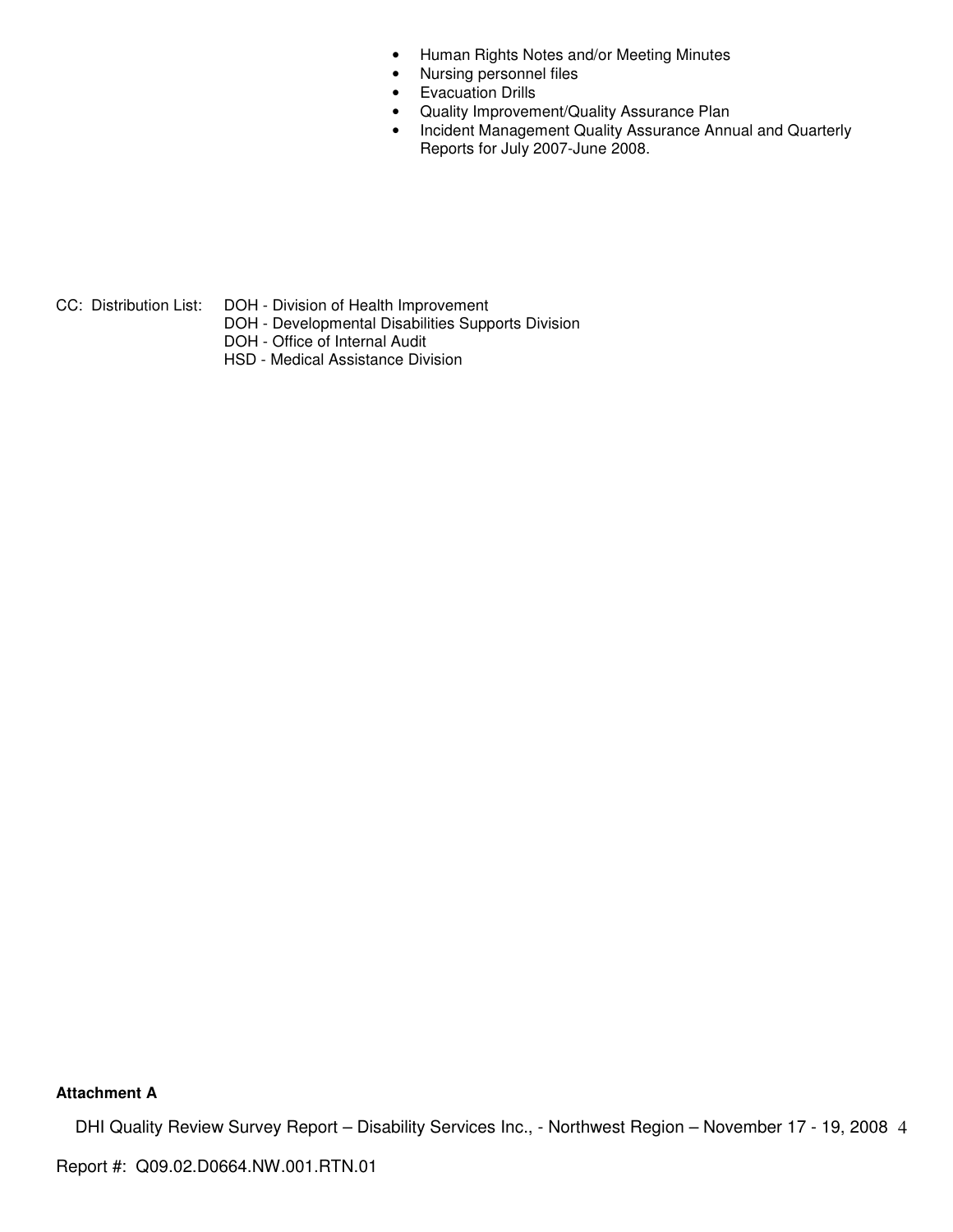# **Provider Instructions for Completing the QMB Plan of Correction (POC) Process**

- After a QMB Quality Review, your Survey Report will be sent to you via certified mail. You may request that it also be sent to you electronically by calling George Perrault, Plan of Correction Coordinator at 505-222-8624.
- Within 10 business days of the date you received your survey report, you must develop and send your Plan of Correction response to the QMB office. (Providers who do not pick up their mail will be referred to the Internal Review Committee [IRC]).
- For each Deficiency in your Survey Report, include specific information about HOW you will correct each Deficiency, WHO will fix each Deficiency ("Responsible Party"), and by WHEN ("Date Due").
- Your POC must not only address HOW, WHO and WHEN each Deficiency will be corrected, but must also address overall systemic issues to prevent the Deficiency from reoccurring, i.e., Quality Assurance (QA). Your description of your QA must include specifics about your selfauditing processes, such as HOW OFTEN you will self-audit, WHO will do it, and WHAT FORMS will be used.
- Corrective actions should be incorporated into your agency's Quality Assurance/Quality Improvement policies and procedures.
- You may send your POC response electronically to George.Perrault@state.nm.us, by fax (505- 841-5815), or by postal mail.
- Do not send supporting documentation to QMB until after your POC has been approved by QMB.
- QMB will notify you if your POC has been "Approved" or "Denied".
- Whether your POC is "Approved" or "Denied", you have a maximum of 45 business days to correct all survey Deficiencies from the date of receipt of your Survey Report. If your POC is "Denied" it must be revised and resubmitted ASAP, as the 45 working day limit is in effect. Providers whose revised POC is denied will be referred to the IRC.
- The POC must be completed on the official QMB Survey Report and Plan of Correction Form, unless approved in advance by the POC Coordinator.
- The following Deficiencies must be corrected within the deadlines below (after receipt of your Survey Report):
	- o CCHS and EAR: 10 working days
	- o Medication errors: 10 working days
	- o IMS system/training: 20 working days
	- o ISP related documentation: 30 working days
	- o DDSD Training 45 working days
- 

- If you have questions about the POC process, call the QMB POC Coordinator, George Perrault at 505-222-8624 for assistance.
- For Technical Assistance (TA) in developing or implementing your POC, contact your local DDSD Regional Office.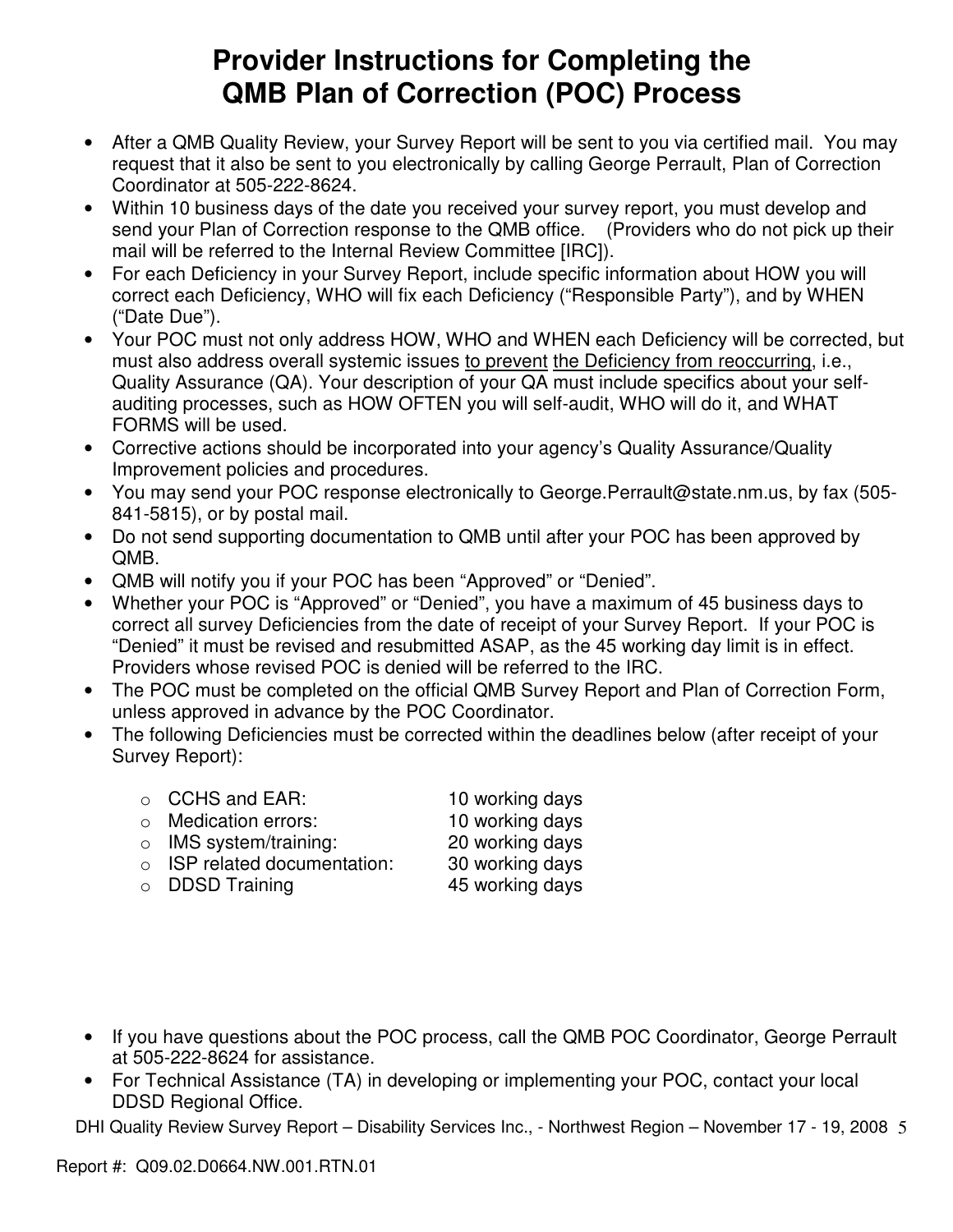- Once your POC has been approved by QMB, the POC may not be altered or the dates changed.
- Requests for an extension or modification of your POC (post approval) must be made in writing and submitted to the POC Coordinator at QMB, and are approved on a case-by case basis.
- When submitting supporting documentation, organize your documents by Tag #s, and annotate or label each document using Individual #s.
- Do not submit original documents, copies are fine. Originals must be maintained in the agency/client file(s) as per DDSD Standards.
- Failure to submit, complete or implement your POC within the required timeframes will result in a referral to the IRC and the possible imposition of a \$200 per day Civil Monetary Penalty until it is received, completed and/or implemented.

# **Attachment B**

# **QMB Scope and Severity Matrix of survey results**

Each deficiency in your Report of Findings is scored on a Scope and Severity Scale. The culmination of each deficiency's Scope and Severity is used to determine degree of compliance to standards and regulations and level of QMB Certification.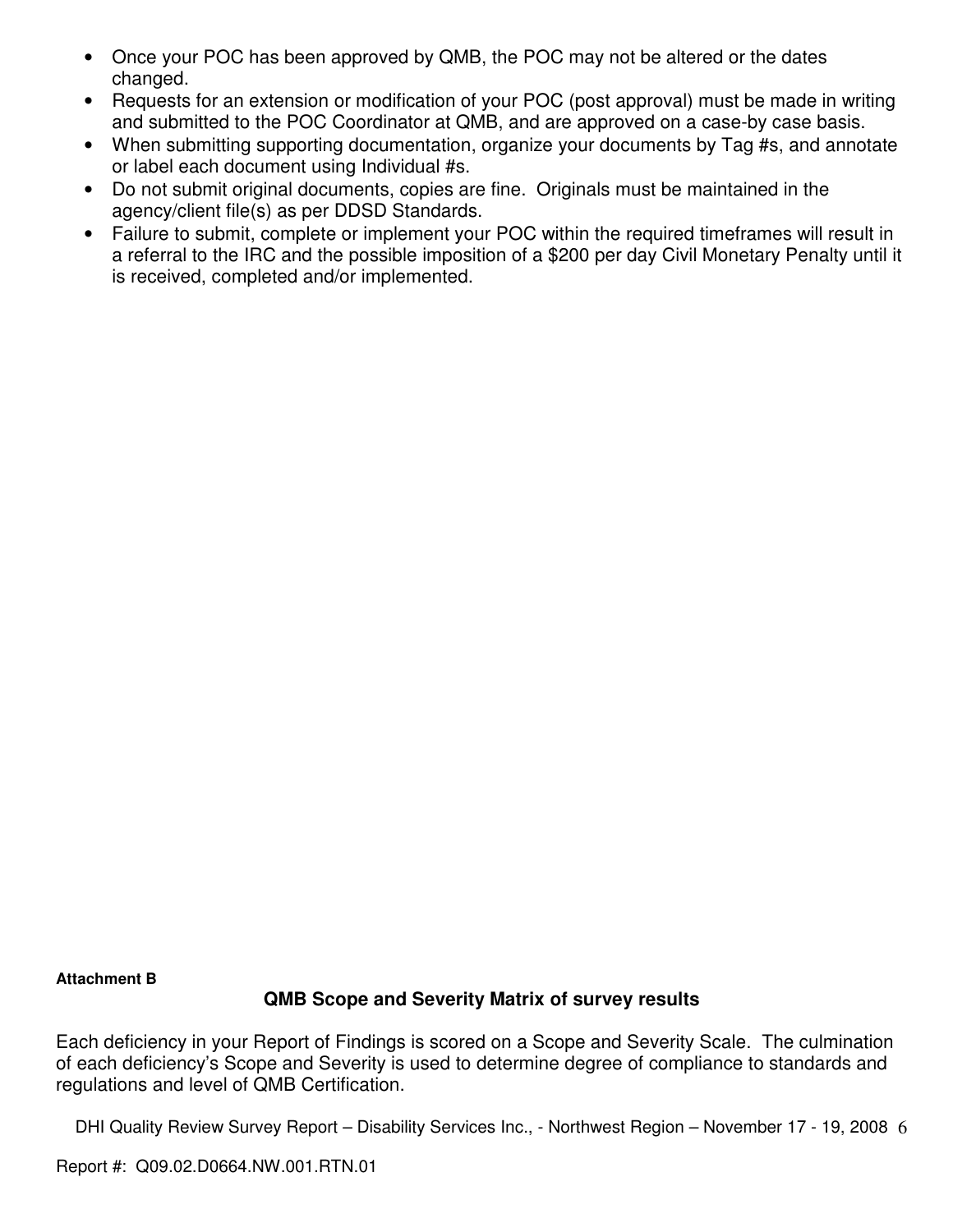|                 |                      |                                                                |                                  | <b>SCOPE</b>                    |                                               |
|-----------------|----------------------|----------------------------------------------------------------|----------------------------------|---------------------------------|-----------------------------------------------|
|                 |                      |                                                                | <b>Isolated</b><br>$01\% - 15\%$ | <b>Pattern</b><br>$16\% - 79\%$ | <b>Widespread</b><br>$80\% - 100\%$           |
| <b>SEVERITY</b> | High Impact          | Immediate<br>Jeopardy to<br>individual health<br>and or safety | J.                               | K.                              |                                               |
|                 |                      | <b>Actual harm</b>                                             | G.                               | Н.                              | т.                                            |
|                 |                      | <b>No Actual Harm</b><br><b>Potential for more</b>             | D.                               | Е.                              | $F.$ (3 or more)                              |
|                 | Medium<br>Impact     | than minimal harm                                              | $D.$ (2 or less)                 |                                 | <b>F.</b> (no conditions<br>of participation) |
|                 | <b>Impact</b><br>Low | No Actual Harm<br>Minimal potential<br>for harm.               | A.                               | <b>B.</b>                       | C.                                            |

# Scope and Severity Definitions:

### Key to Scope scale:

Isolated:

A deficiency that is limited to 1% to 15% of the sample, usually impacting no more than one or two individuals in the sample.

# Pattern:

A deficiency that impacts a number or group of individuals from 16% to 79% of the sample is defined as a pattern finding. Pattern findings suggest the need for system wide corrective actions.

### Widespread:

A deficiency that impacts most or all (80% to 100%) of the individuals in the sample is defined as widespread or pervasive. Widespread findings suggest the need for system wide corrective actions as well as the need to implement a Continuous Quality Improvement process to improve or build infrastructure. Widespread findings must be referred to the Internal Review Committee for review and possible actions or sanctions.

# Key to Severity scale:

Low Impact Severity: (Blue)

Low level findings have no or minimal potential for harm to an individual. Providers that have no findings above a "C" level may receive a "Quality" Certification approval rating from QMB.

Medium Impact Severity: (Tan)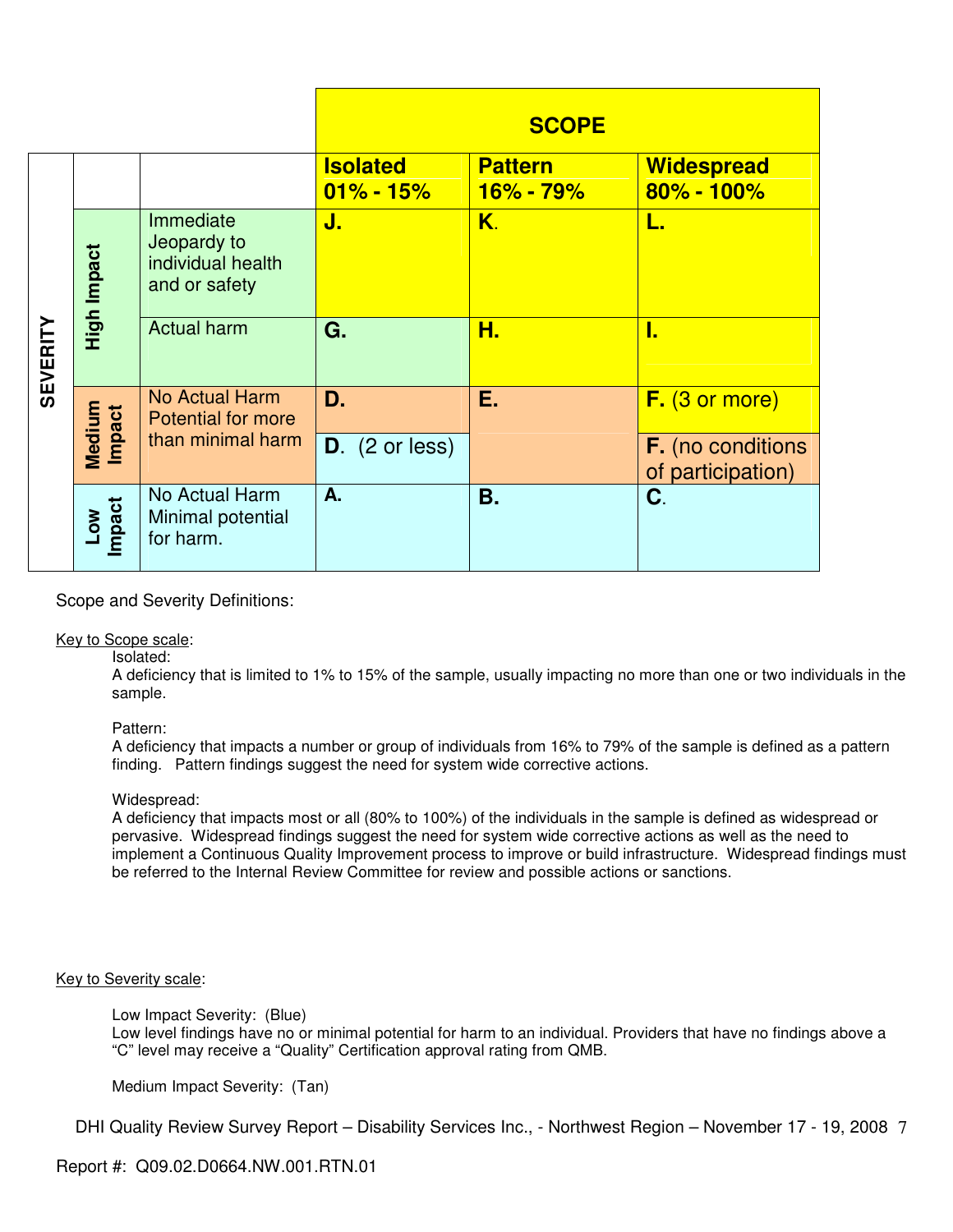Medium level findings have a potential for harm to an individual. Providers that have no findings above a "F" level and/or no more than two F level findings and no F level Conditions of Participation may receive a "Merit" Certification approval rating from QMB.

#### High Impact Severity: (Green or Yellow)

High level findings are when harm to an individual has occurred. Providers that have no findings above "I" level may only receive a "Standard" Approval rating from QMB and will be referred to the IRC.

#### High Impact Severity: (Yellow)

"J, K, and L" Level findings:

This is a finding of Immediate Jeopardy. If a provider is found to have "I" level findings or higher, with an outcome of Immediate Jeopardy, including repeat findings or Conditions of Participation they will be referred to the Internal Review Committee.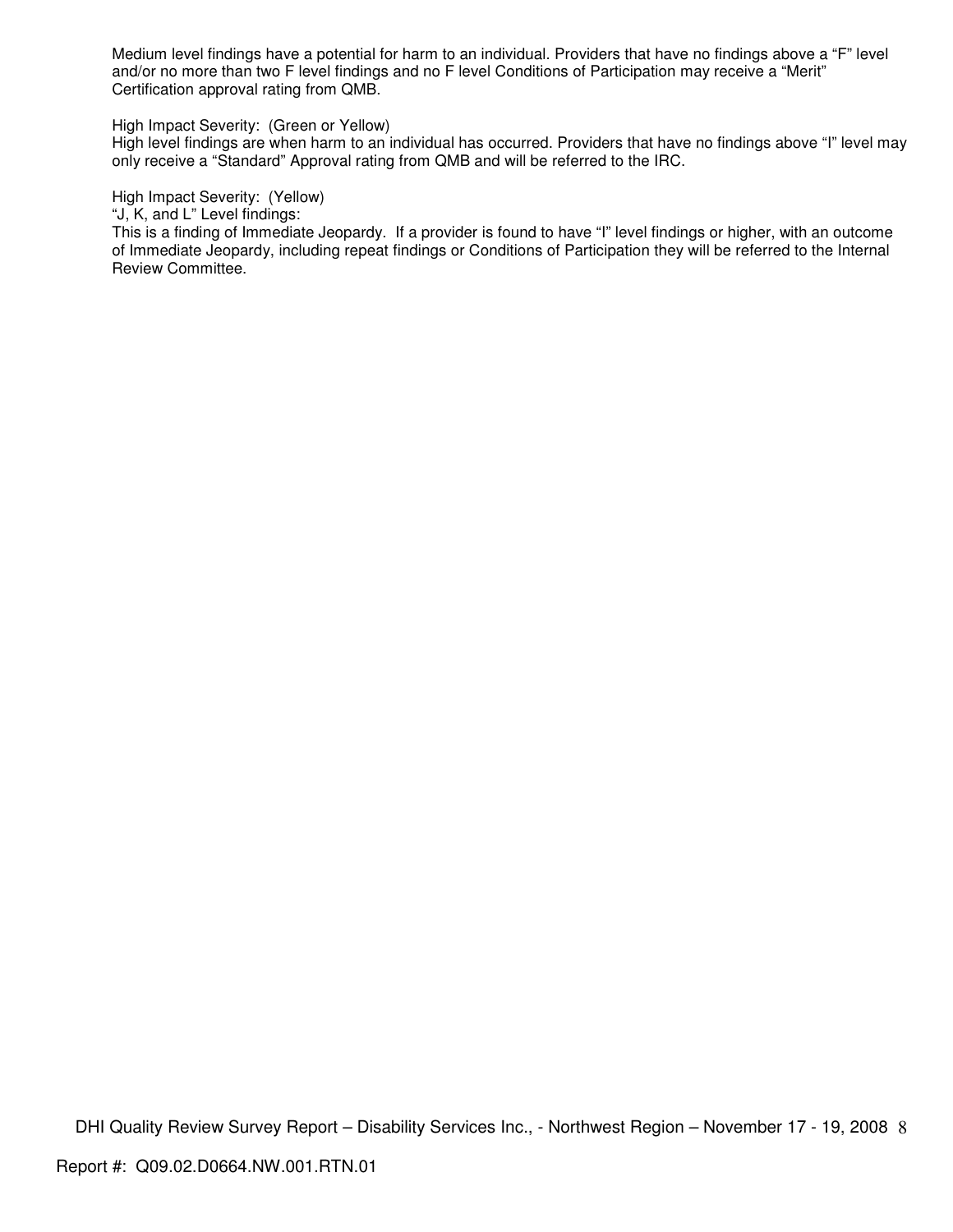# **Guidelines for the Provider Informal Reconsideration of Finding (IRF) Process**

# **Introduction:**

Throughout the process, surveyors are openly communicating with providers. Open communication means that surveyors have clarified issues and/or requested missing information before completing the review. Regardless, there may still be instances where the provider disagrees with a specific finding.

To informally dispute a finding the provider must request in writing an Informal Reconsideration of the Finding (IRF) to the QMB Deputy Bureau Chief **within 10 working days** of receipt of the final report.

The written request for an IRF must be completed on the **QMB Request for Informal Reconsideration of Finding Form** (available on the QMB website) and must specify in detail the request for reconsideration and why the finding is inaccurate. The **IRF request must include all supporting documentation or evidence that was not previously reviewed during the survey process.** 

# **The following limitations apply to the IRF process:**

- The request for an IRF and all supporting evidence must be received in 10 days.
- Findings based on evidence requested during the survey and not provided may not be subject to reconsideration.
- The supporting documentation must be new evidence not previously reviewed by the survey team.
- Providers must continue to complete their plan of correction during the IRF process
- Providers may not request an IRF to challenge the Scope and Severity of a finding.
- Providers may not request an IRF to challenge the sampling methodology.
- Providers may not request an IRF based on disagreement with the nature of the standard or regulation.
- Providers may not request an IRF to challenge the team composition
- Providers may not request an IRF to challenge the QMB Quality Approval Rating and the length of their DDSD provider contract.

# **A Provider forfeits the right to an IRF if the request is not made within 10 working days of receiving the report and does not include all supporting documentation or evidence to show compliance with the standards and regulations.**

QMB has 30 working days to complete the review and notify the provider of the decision. The request will be reviewed by the IRF committee. The Provider will be notified in writing of the ruling, no face to face meeting will be conducted.

When a Provider requests that a finding be reconsidered, it does not stop or delay the Plan of Correction process. **Providers must continue to complete the Plan of Correction, including the finding in dispute regardless of the IRF status.** If a finding is successfully reconsidered, it will be noted and will be removed or modified from the report. It should be noted that in some cases a Plan of Correction may be completed prior to the IRF process being completed. The provider will be notified in writing on the decisions of the IRF committee.

# **Administrative Review Process:**

If a Provider desires to challenge the decision of the IRF committee they may request an Administrative Review by the DHI and DDSD Director. The Request must be made in writing to the QMB Bureau Chief and received within 5 days of notification from the IRF decision.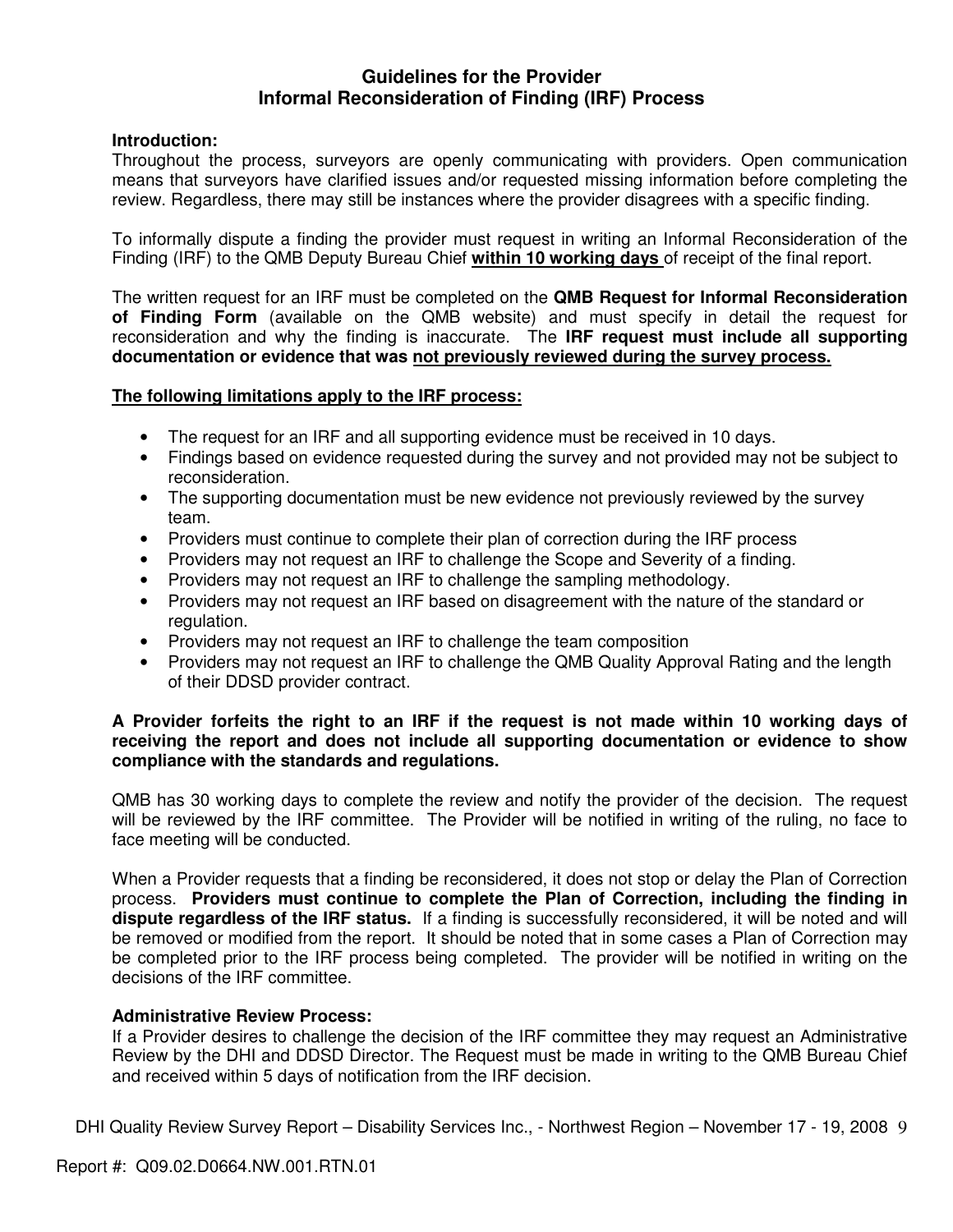# **Regarding IRC Sanctions:**

The Informal Reconsideration of the Finding process is a separate process specific to QMB Survey Findings and should not be confused with any process associated with IRC Sanctions.

If a Provider desires to Dispute or Appeal an IRC Sanction that is a separate and different process. Providers may choose the Informal Dispute Resolution Process or the Formal Medicaid Fair Hearing Process to dispute or appeal IRC sanctions, please refer to the DOH Sanction policy and section 39 of the provider contract agreement.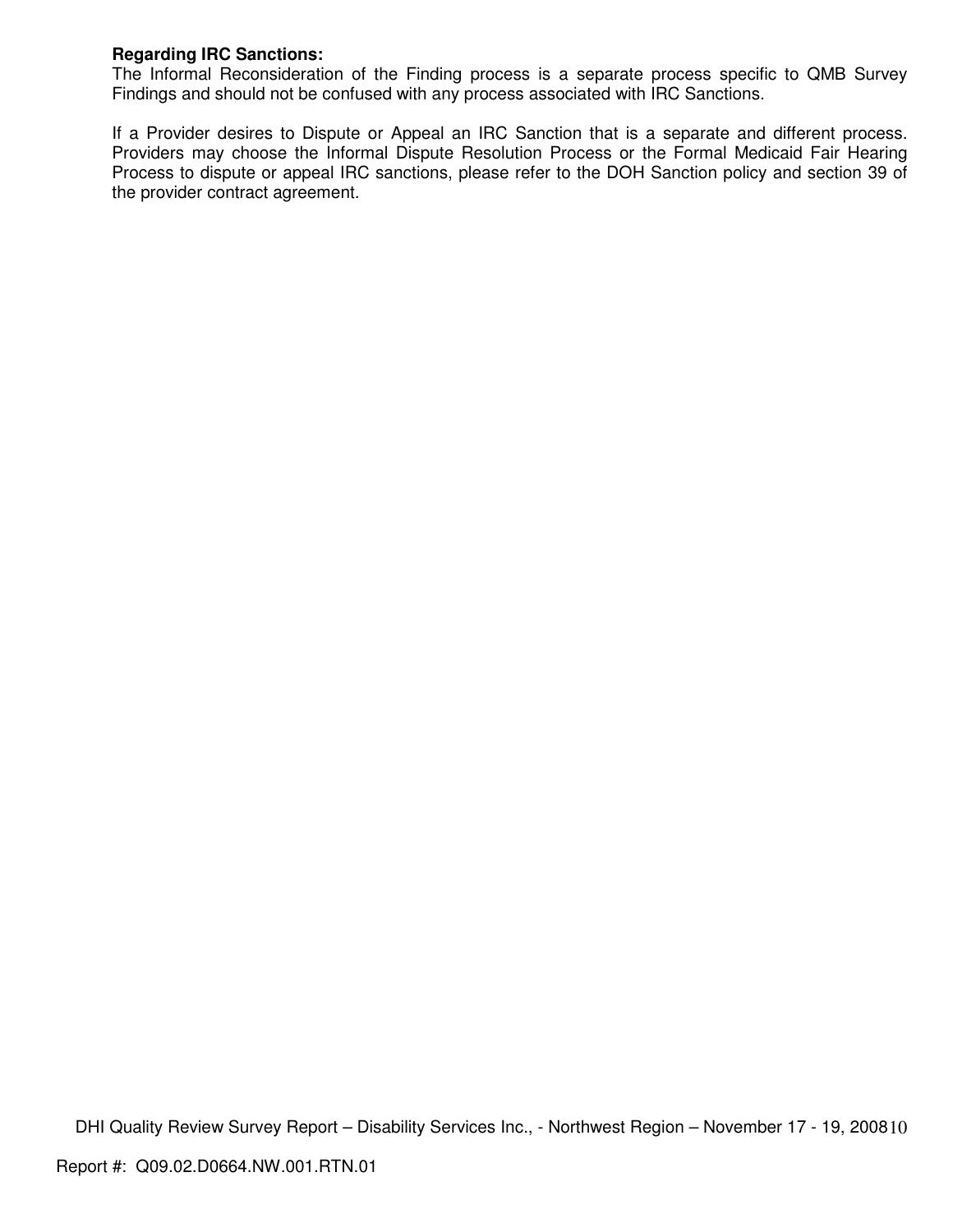| Agency:                         | <b>Disability Services Inc., - Northwest Region</b>                                                |
|---------------------------------|----------------------------------------------------------------------------------------------------|
| Program:                        | Developmental Disabilities Waiver                                                                  |
| Service:                        | Community Living (Supported Living & Independent Living) & Community Inclusion (Community Access & |
|                                 | Supported Employment)                                                                              |
| Monitoring Type:                | Routine                                                                                            |
| $R_{\text{max}} = 10 \dots 100$ | $M_{\odot}$ : $\sim$ $\sim$ $h \sim$ $\sim$ $47$ $40$ 0000                                         |

**Date of Survey: November 17 - 19, 2008** 

| <b>Statute</b>                                    | <b>Deficiency</b>                                 | <b>Agency Plan of Correction and</b><br><b>Responsible Party</b> | <b>Date Due</b> |
|---------------------------------------------------|---------------------------------------------------|------------------------------------------------------------------|-----------------|
| Tag # 1A05 (CoP) General Requirements             | <b>Scope and Severity Rating: F</b>               |                                                                  |                 |
| Developmental Disabilities (DD) Waiver Service    | Based on record review and interview, the         |                                                                  |                 |
| Standards effective 4/1/2007                      | Agency failed to develop and implement written    |                                                                  |                 |
| <b>CHAPTER 1 II. PROVIDER AGENCY</b>              | policies and procedures to protect the            |                                                                  |                 |
| <b>REQUIREMENTS:</b> The objective of these       | physical/mental health of individuals that        |                                                                  |                 |
| standards is to establish Provider Agency policy, | complies with all DDSD policies and procedures.   |                                                                  |                 |
| procedure and reporting requirements for DD       | Per DDSD Medication Assessment & Delivery         |                                                                  |                 |
| Medicaid Waiver program. These requirements       | Policy prior to self-administration, self-        |                                                                  |                 |
| apply to all such Provider Agency staff, whether  | administration with physical assist or assisting  |                                                                  |                 |
| directly employed or subcontracting with the      | with delivery of PRN medications, the direct      |                                                                  |                 |
| Provider Agency. Additional Provider Agency       | support staff must contact the agency nurse to    |                                                                  |                 |
| requirements and personnel qualifications may     | describe observed symptoms and thus assure        |                                                                  |                 |
| be applicable for specific service standards.     | that the PRN medication is being used according   |                                                                  |                 |
| A. General Requirements:                          | to instructions given by the ordering PCP.        |                                                                  |                 |
| The Provider Agency is required to develop<br>(2) |                                                   |                                                                  |                 |
| and implement written policies and                | Review of the Agency Policy & Procedure on        |                                                                  |                 |
| procedures that maintain and protect the          | Health and Safety regarding on-call nursing       |                                                                  |                 |
| physical and mental health of individuals         | stated, "Section C; In cases involving minor      |                                                                  |                 |
| and which comply with all DDSD policies           | symptoms that are typical of the consumer and     |                                                                  |                 |
| and procedures and all relevant New               | known to be relieved by a PRN medication, staff   |                                                                  |                 |
| Mexico State statutes, rules and standards.       | in the home may assist the consumer to take the   |                                                                  |                 |
| These policies and procedures shall be            | PRN medication. If the symptoms persist, staff    |                                                                  |                 |
| reviewed at least every three years and           | will notify the nurse on call. Section D; Staff   |                                                                  |                 |
| updated as needed.                                | members will complete a Medication Incident or    |                                                                  |                 |
|                                                   | Medical Incident Report that details the handling |                                                                  |                 |
| <b>Department of Health Developmental</b>         | of issues reported through the nursing on-call    |                                                                  |                 |
| <b>Disabilities Supports Division (DDSD)</b>      | system. Scope: The policy and procedures          |                                                                  |                 |
| <b>Policy Number: M-001 Policy Title:</b>         | apply to all consumers receiving Community        |                                                                  |                 |
| <b>Medication Assessment and Delivery Policy</b>  | Living Service."                                  |                                                                  |                 |
| Eff Date: November 1, 2006                        |                                                   |                                                                  |                 |
| <b>F. PRN Medication</b>                          | When DSP were asked if they knew what steps       |                                                                  |                 |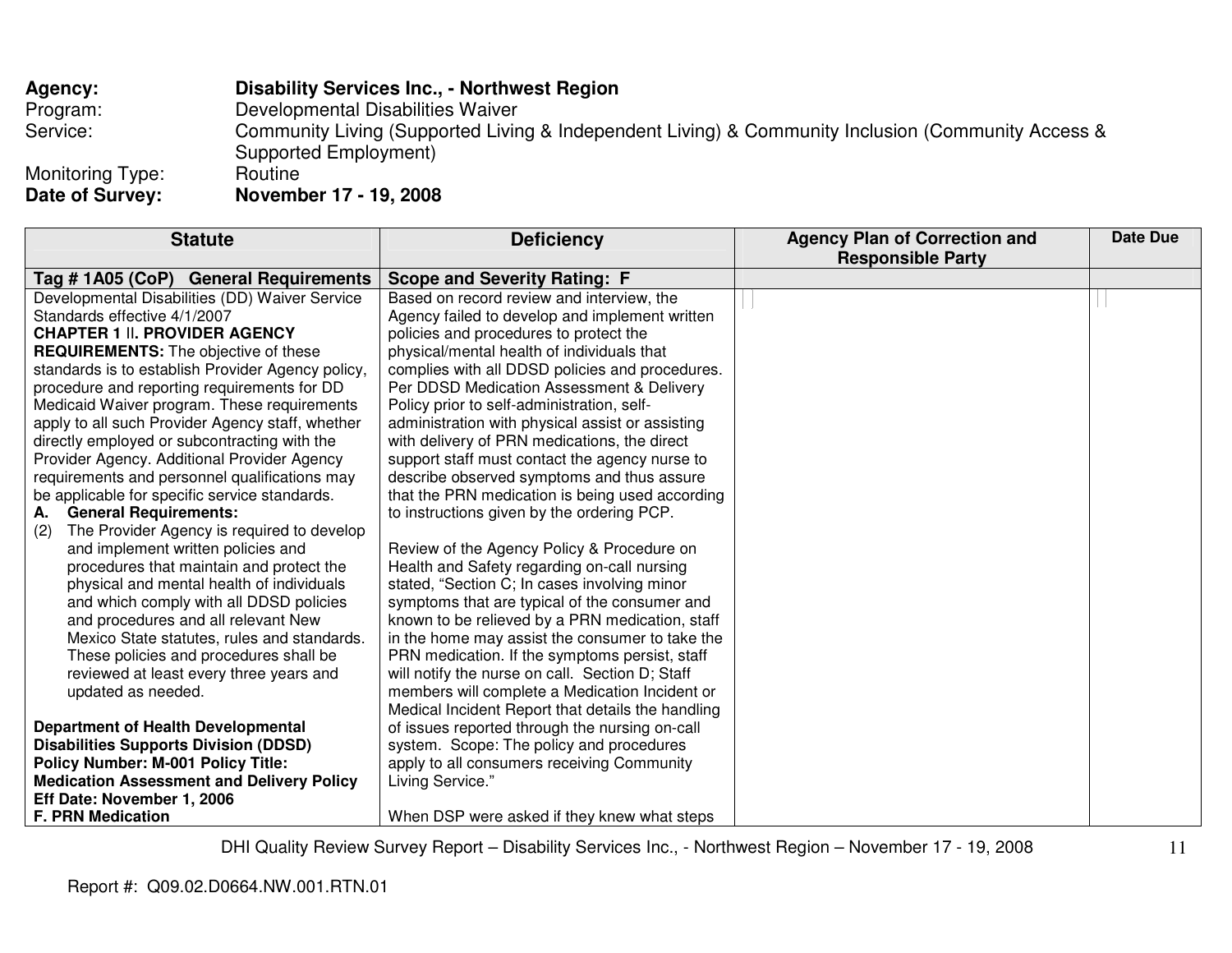| 1. PRN medications may be self-                  | to take before assisting an individual with a PRN |  |
|--------------------------------------------------|---------------------------------------------------|--|
| administered by individuals receiving            | medication the following was reported:            |  |
| Independent Living services.                     |                                                   |  |
|                                                  | • DSP #48 stated, "Already written out so         |  |
| 2. PCP orders for PRN medications in all         | don't need to call a nurse just give it to        |  |
| other living settings shall clearly indicate the | them but let the nurse know. Give first then      |  |
|                                                  |                                                   |  |
| circumstances in which they are to be used,      | contact nurse."                                   |  |
| the number of doses that may be given in a       |                                                   |  |
| 24-hour period and indicate under what           |                                                   |  |
| circumstances the PCP is to be notified.         |                                                   |  |
|                                                  |                                                   |  |
| 3. Prior to self-administration, self-           |                                                   |  |
|                                                  |                                                   |  |
| administration with physical assist or assisting |                                                   |  |
| with delivery of PRN medications, the direct     |                                                   |  |
| support staff must contact the agency nurse      |                                                   |  |
| to describe observed symptoms and thus           |                                                   |  |
| assure that the PRN medication is being used     |                                                   |  |
| according to instructions given by the ordering  |                                                   |  |
| PCP. In cases of fever, respiratory distress     |                                                   |  |
|                                                  |                                                   |  |
| (including coughing), severe pain, vomiting,     |                                                   |  |
| diarrhea, change in responsiveness/level of      |                                                   |  |
| consciousness, the nurse must strongly           |                                                   |  |
| consider the need to conduct a face-to-face      |                                                   |  |
| assessment to assure that the PRN does not       |                                                   |  |
| mask a condition better treated by seeking       |                                                   |  |
| medical attention. This does not apply to        |                                                   |  |
|                                                  |                                                   |  |
| home based/family living settings where the      |                                                   |  |
| provider is related by affinity or by            |                                                   |  |
| consanguinity to the individual.                 |                                                   |  |
|                                                  |                                                   |  |
| 4. The agency nurse shall review the             |                                                   |  |
| utilization of PRN medications routinely.        |                                                   |  |
| Frequent or escalating use of PRN                |                                                   |  |
|                                                  |                                                   |  |
| medications must be reported to the PCP and      |                                                   |  |
| discussed by the Interdisciplinary for changes   |                                                   |  |
| to the overall support plan (see Section H of    |                                                   |  |
| this policy).                                    |                                                   |  |
|                                                  |                                                   |  |
|                                                  |                                                   |  |
|                                                  |                                                   |  |
|                                                  |                                                   |  |
|                                                  |                                                   |  |
|                                                  |                                                   |  |
|                                                  |                                                   |  |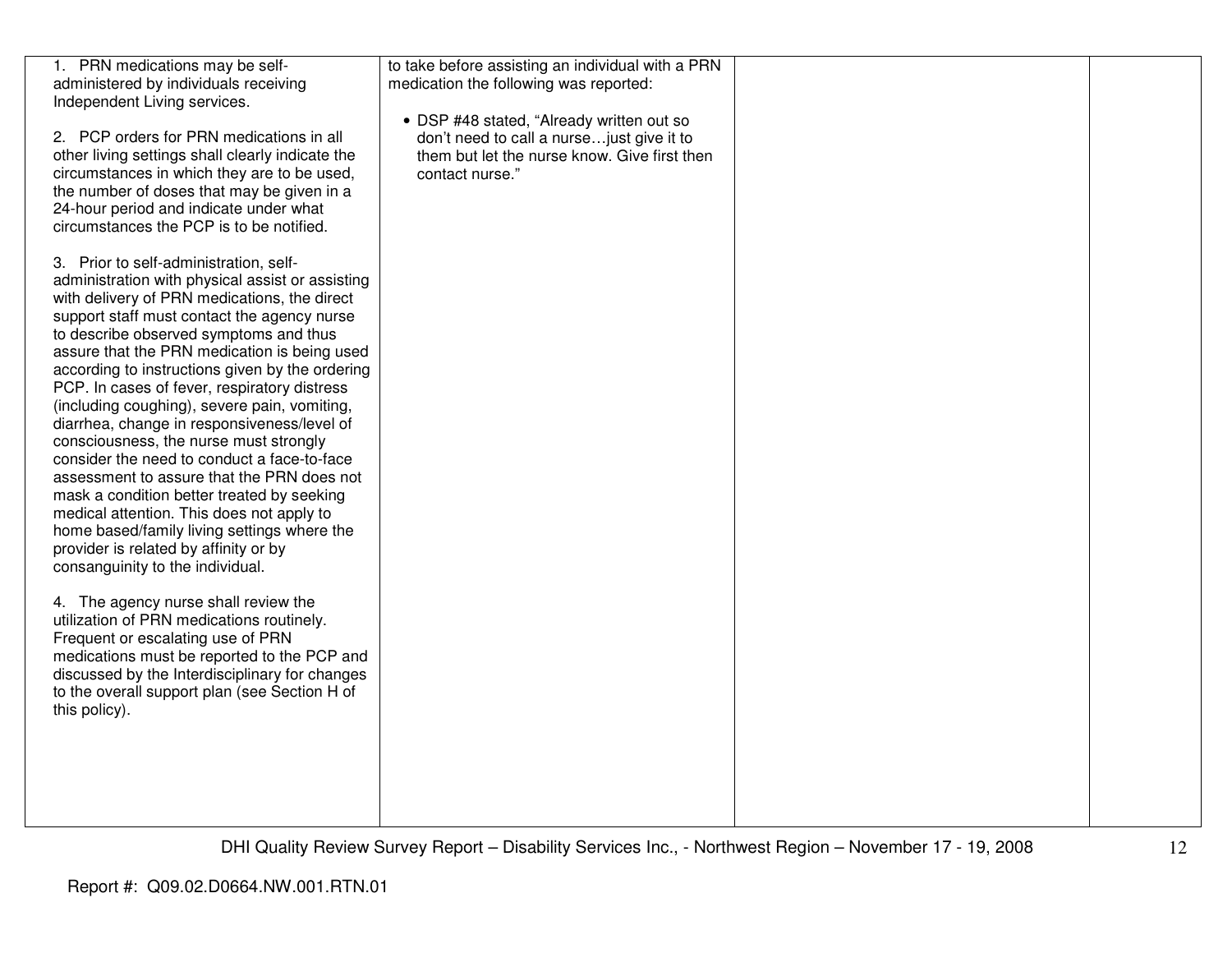| Tag # 1A08 Agency Case File                           | <b>Scope and Severity Rating: A</b>             |  |
|-------------------------------------------------------|-------------------------------------------------|--|
| Developmental Disabilities (DD) Waiver Service        | Based on record review, the Agency failed to    |  |
| Standards effective 4/1/2007                          | maintain at the administrative office a         |  |
| <b>CHAPTER 1 II. PROVIDER AGENCY</b>                  | confidential case file for 1 of 14 individuals. |  |
| <b>REQUIREMENTS:</b> The objective of these           |                                                 |  |
| standards is to establish Provider Agency policy,     | Review of the Agency individual case files      |  |
| procedure and reporting requirements for DD           | revealed the following items were missing,      |  |
| Medicaid Waiver program. These requirements           | incomplete, and/or not current:                 |  |
| apply to all such Provider Agency staff, whether      |                                                 |  |
| directly employed or subcontracting with the          | Positive Behavioral Plan (#10)                  |  |
| Provider Agency. Additional Provider Agency           |                                                 |  |
| requirements and personnel qualifications may         | Positive Behavioral Crisis Plan (#10)           |  |
| be applicable for specific service standards.         |                                                 |  |
| D. Provider Agency Case File for the                  |                                                 |  |
| Individual: All Provider Agencies shall maintain      |                                                 |  |
| at the administrative office a confidential case      |                                                 |  |
| file for each individual. Case records belong to      |                                                 |  |
| the individual receiving services and copies shall    |                                                 |  |
| be provided to the receiving agency whenever          |                                                 |  |
| an individual changes providers. The record           |                                                 |  |
| must also be made available for review when           |                                                 |  |
| requested by DOH, HSD or federal government           |                                                 |  |
| representatives for oversight purposes. The           |                                                 |  |
| individual's case file shall include the following    |                                                 |  |
| requirements:                                         |                                                 |  |
| Emergency contact information, including<br>(1)       |                                                 |  |
| the individual's address, telephone number,           |                                                 |  |
| names and telephone numbers of relatives,             |                                                 |  |
| or guardian or conservator, physician's               |                                                 |  |
| name(s) and telephone number(s),                      |                                                 |  |
| pharmacy name, address and telephone                  |                                                 |  |
| number, and health plan if appropriate;               |                                                 |  |
| The individual's complete and current ISP,<br>(2)     |                                                 |  |
| with all supplemental plans specific to the           |                                                 |  |
| individual, and the most current completed            |                                                 |  |
| Health Assessment Tool (HAT);                         |                                                 |  |
| (3)<br>Progress notes and other service delivery      |                                                 |  |
| documentation;                                        |                                                 |  |
| Crisis Prevention/Intervention Plans, if there<br>(4) |                                                 |  |
| are any for the individual;                           |                                                 |  |
| A medical history, which shall include at<br>(5)      |                                                 |  |
| least demographic data, current and past              |                                                 |  |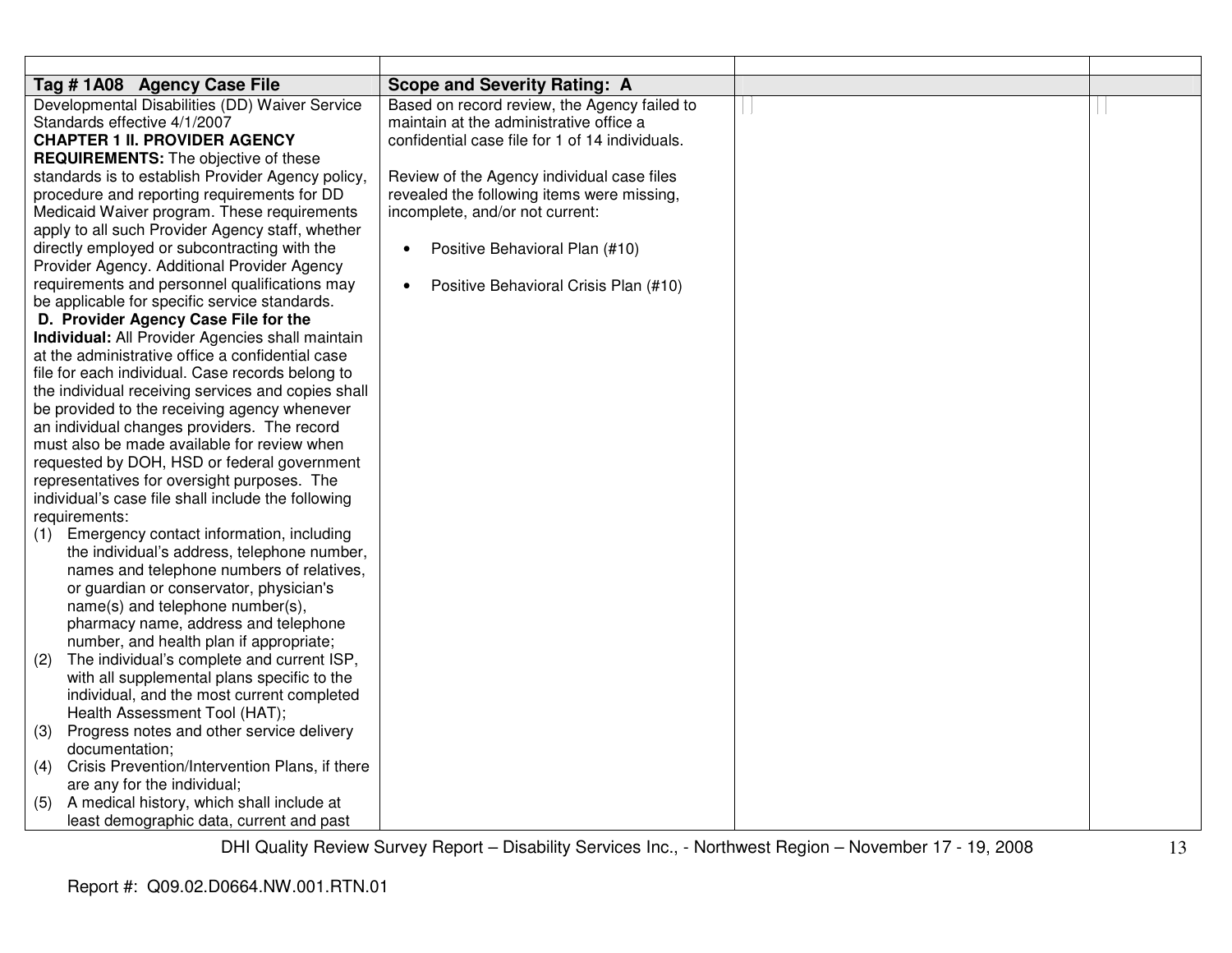|     | medical diagnoses including the cause (if      |  |  |
|-----|------------------------------------------------|--|--|
|     | known) of the developmental disability,        |  |  |
|     | psychiatric diagnoses, allergies (food,        |  |  |
|     | environmental, medications),                   |  |  |
|     |                                                |  |  |
|     | immunizations, and most recent physical        |  |  |
|     | exam;                                          |  |  |
| (6) | When applicable, transition plans              |  |  |
|     | completed for individuals at the time of       |  |  |
|     | discharge from Fort Stanton Hospital or Los    |  |  |
|     | Lunas Hospital and Training School; and        |  |  |
|     | (7) Case records belong to the individual      |  |  |
|     |                                                |  |  |
|     | receiving services and copies shall be         |  |  |
|     | provided to the individual upon request.       |  |  |
| (8) | The receiving Provider Agency shall be         |  |  |
|     | provided at a minimum the following            |  |  |
|     | records whenever an individual changes         |  |  |
|     | provider agencies:                             |  |  |
|     | (a) Complete file for the past 12 months;      |  |  |
|     | (b) ISP and quarterly reports from the current |  |  |
|     |                                                |  |  |
|     | and prior ISP year;                            |  |  |
|     | (c) Intake information from original admission |  |  |
|     | to services; and                               |  |  |
|     | (d) When applicable, the Individual Transition |  |  |
|     | Plan at the time of discharge from Los         |  |  |
|     | Lunas Hospital and Training School or Ft.      |  |  |
|     | Stanton Hospital.                              |  |  |
|     |                                                |  |  |
|     |                                                |  |  |
|     |                                                |  |  |
|     |                                                |  |  |
|     |                                                |  |  |
|     |                                                |  |  |
|     |                                                |  |  |
|     |                                                |  |  |
|     |                                                |  |  |
|     |                                                |  |  |
|     |                                                |  |  |
|     |                                                |  |  |
|     |                                                |  |  |
|     |                                                |  |  |
|     |                                                |  |  |
|     |                                                |  |  |
|     |                                                |  |  |
|     |                                                |  |  |
|     |                                                |  |  |
|     |                                                |  |  |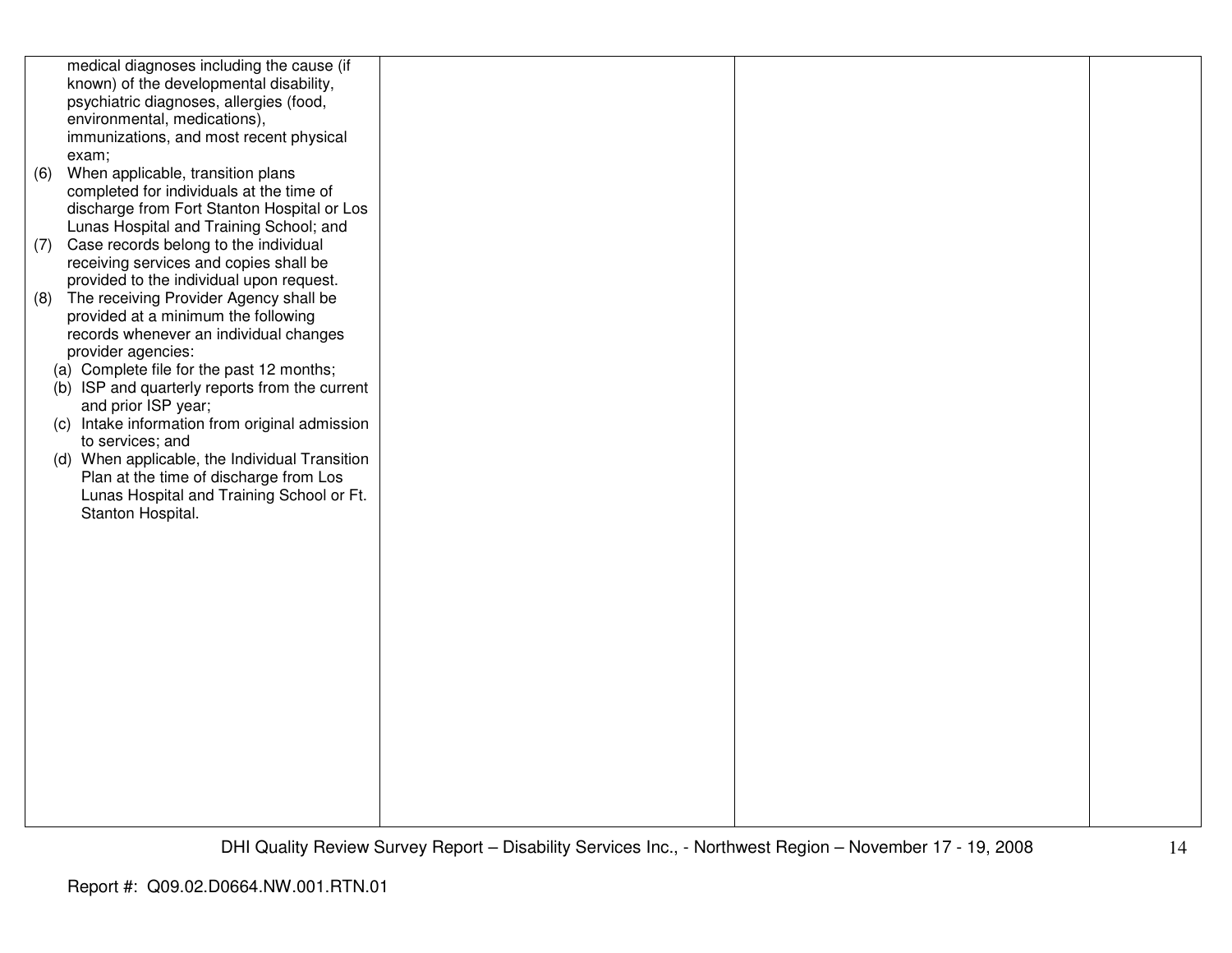| Tag #1A09 Medication Delivery - PRN                                                                                                                                                                                                                                                                                                                                                                                                                                                                                                                                                                                                                                                                                                                                                                                                                                                                                                                                                                                                                                                                                                                                                                                                                                                                         | <b>Scope and Severity Rating: D</b>                                                                                                                                                                                                                                                                                                                                                                                                                                                                                                                                                                                                                                                                                                                                                                                                                |  |
|-------------------------------------------------------------------------------------------------------------------------------------------------------------------------------------------------------------------------------------------------------------------------------------------------------------------------------------------------------------------------------------------------------------------------------------------------------------------------------------------------------------------------------------------------------------------------------------------------------------------------------------------------------------------------------------------------------------------------------------------------------------------------------------------------------------------------------------------------------------------------------------------------------------------------------------------------------------------------------------------------------------------------------------------------------------------------------------------------------------------------------------------------------------------------------------------------------------------------------------------------------------------------------------------------------------|----------------------------------------------------------------------------------------------------------------------------------------------------------------------------------------------------------------------------------------------------------------------------------------------------------------------------------------------------------------------------------------------------------------------------------------------------------------------------------------------------------------------------------------------------------------------------------------------------------------------------------------------------------------------------------------------------------------------------------------------------------------------------------------------------------------------------------------------------|--|
| Developmental Disabilities (DD) Waiver Service<br>Standards effective 4/1/2007<br><b>CHAPTER 1 II. PROVIDER AGENCY</b><br><b>REQUIREMENTS:</b> The objective of these<br>standards is to establish Provider Agency policy,<br>procedure and reporting requirements for DD<br>Medicaid Waiver program. These requirements<br>apply to all such Provider Agency staff, whether<br>directly employed or subcontracting with the<br>Provider Agency. Additional Provider Agency<br>requirements and personnel qualifications may<br>be applicable for specific service standards.<br>Е.<br><b>Medication Delivery: Provider Agencies</b><br>that provide Community Living, Community<br>Inclusion or Private Duty Nursing services shall<br>have written policies and procedures regarding<br>medication(s) delivery and tracking and reporting<br>of medication errors in accordance with DDSD<br>Medication Assessment and Delivery Policy and<br>Procedures, the Board of Nursing Rules and<br>Board of Pharmacy standards and regulations.<br>(f) For PRN medication, an explanation for<br>the use of the PRN medication shall<br>include observable signs/symptoms or<br>circumstances in which the medication is<br>to be used, and documentation of<br>effectiveness of PRN medication<br>administered. | Based on record review, the Agency failed to<br>maintain Medication Administration Records,<br>which included an explanation for the use of the<br>PRN medication including observable<br>signs/symptoms or circumstances in which the<br>medication is to be used, documentation of<br>effectiveness, the exact dosage to be used, the<br>exact amount to be used in a 24 hour period<br>and/or documentation indicating Direct Service<br>Personnel contact the Agency nurse for PRN<br>approval for 1 of 14 individuals :<br>Individual #4<br>September 2008<br>No symptoms and effectiveness noted for<br>PRN medication:<br>• Tylenol 500mg - PRN - 9/26 (6:30PM &<br>9PM); 9/27 (9:30AM, 1:30PM & 7:30PM);<br>9/28 (9:30PM) & 9/29 (9PM).<br>• Robitussin DM (or generic) - PRN - 9/26<br>(6:30PM & 9PM) & 9/27 (9:30AM, 2:00PM &<br>8:00PM) |  |
| <b>Model Custodial Procedure Manual</b><br><b>D. Administration of Drugs</b><br>Unless otherwise stated by practitioner, patients<br>will not be allowed to administer their own<br>medications.<br>Document the practitioner's order authorizing the<br>self-administration of medications.<br>All PRN (As needed) medications shall have<br>complete detail instructions regarding the<br>administering of the medication. This shall                                                                                                                                                                                                                                                                                                                                                                                                                                                                                                                                                                                                                                                                                                                                                                                                                                                                     |                                                                                                                                                                                                                                                                                                                                                                                                                                                                                                                                                                                                                                                                                                                                                                                                                                                    |  |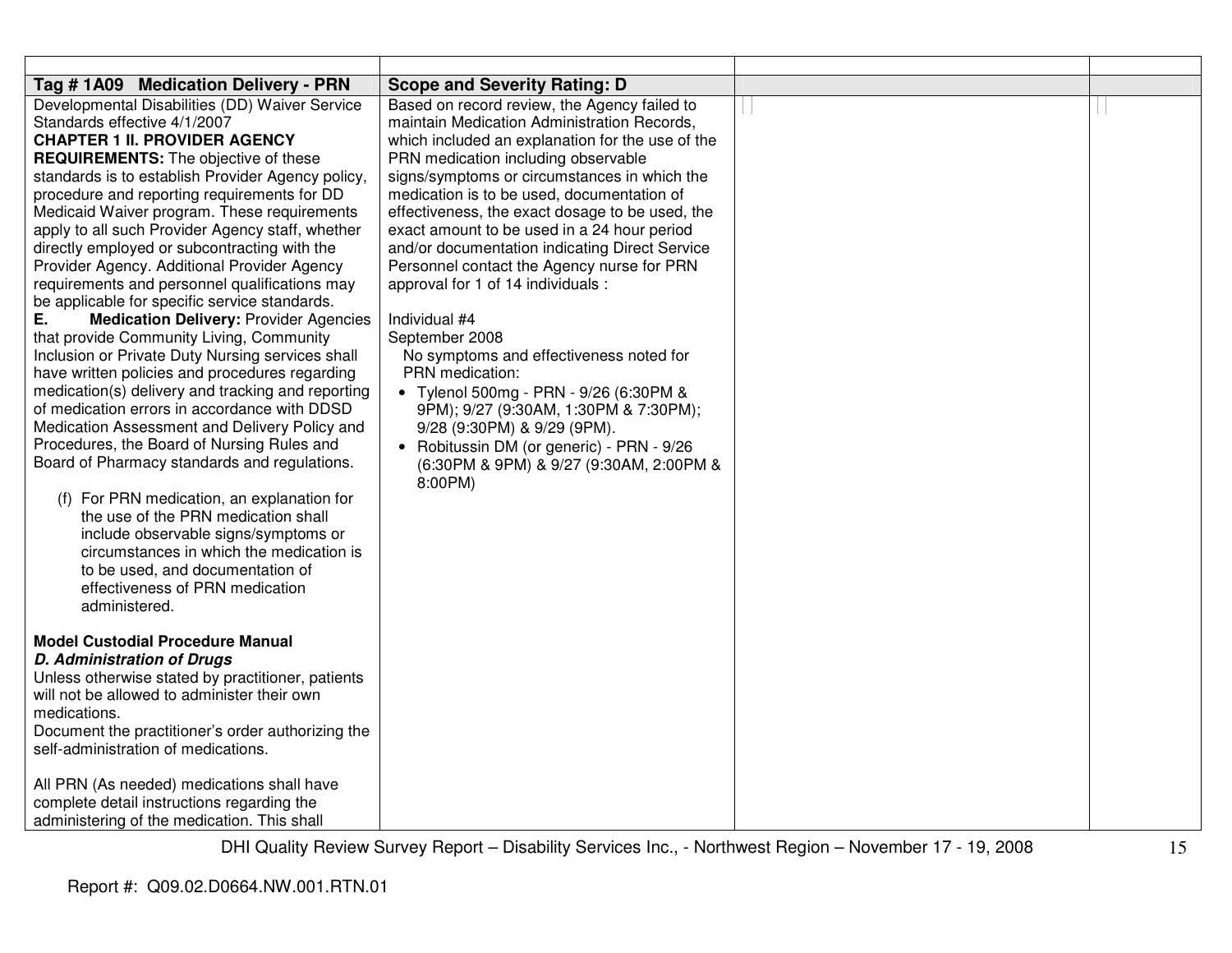| include:                                                                                   |  |  |
|--------------------------------------------------------------------------------------------|--|--|
| $\triangleright$ symptoms that indicate the use of the medication,                         |  |  |
|                                                                                            |  |  |
| iversity and a sexact dosage to be used, and<br>⇒ the exact amount to be used in a 24 hour |  |  |
|                                                                                            |  |  |
| period.                                                                                    |  |  |
|                                                                                            |  |  |
|                                                                                            |  |  |
|                                                                                            |  |  |
|                                                                                            |  |  |
|                                                                                            |  |  |
|                                                                                            |  |  |
|                                                                                            |  |  |
|                                                                                            |  |  |
|                                                                                            |  |  |
|                                                                                            |  |  |
|                                                                                            |  |  |
|                                                                                            |  |  |
|                                                                                            |  |  |
|                                                                                            |  |  |
|                                                                                            |  |  |
|                                                                                            |  |  |
|                                                                                            |  |  |
|                                                                                            |  |  |
|                                                                                            |  |  |
|                                                                                            |  |  |
|                                                                                            |  |  |
|                                                                                            |  |  |
|                                                                                            |  |  |
|                                                                                            |  |  |
|                                                                                            |  |  |
|                                                                                            |  |  |
|                                                                                            |  |  |
|                                                                                            |  |  |
|                                                                                            |  |  |
|                                                                                            |  |  |
|                                                                                            |  |  |
|                                                                                            |  |  |
|                                                                                            |  |  |
|                                                                                            |  |  |
|                                                                                            |  |  |
|                                                                                            |  |  |
|                                                                                            |  |  |
|                                                                                            |  |  |
|                                                                                            |  |  |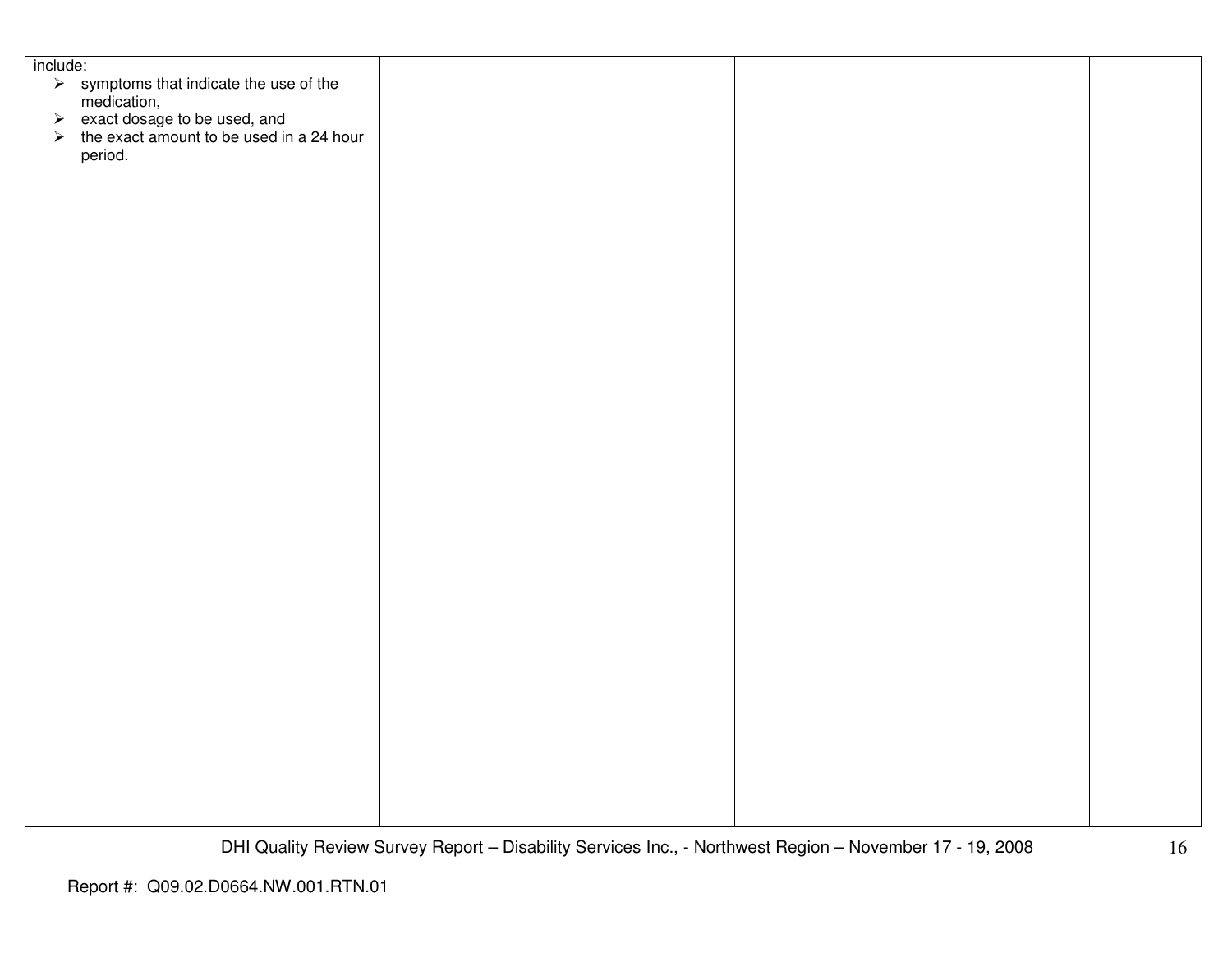| Tag #1A20 DSP Training Documents                                                                                                                                                                                                                                                                                                                                                                                                                                                                                                                                                                                                                                                                                                                                                                                                                                                                                                                                                                                                                                                                                                                                                                                                                                                                                                                                                                                                                                                                                                                               | <b>Scope and Severity Rating: E</b>                                                                                                                                                                                                                                                                                                                                                                                                                                                                                                                                                                |  |
|----------------------------------------------------------------------------------------------------------------------------------------------------------------------------------------------------------------------------------------------------------------------------------------------------------------------------------------------------------------------------------------------------------------------------------------------------------------------------------------------------------------------------------------------------------------------------------------------------------------------------------------------------------------------------------------------------------------------------------------------------------------------------------------------------------------------------------------------------------------------------------------------------------------------------------------------------------------------------------------------------------------------------------------------------------------------------------------------------------------------------------------------------------------------------------------------------------------------------------------------------------------------------------------------------------------------------------------------------------------------------------------------------------------------------------------------------------------------------------------------------------------------------------------------------------------|----------------------------------------------------------------------------------------------------------------------------------------------------------------------------------------------------------------------------------------------------------------------------------------------------------------------------------------------------------------------------------------------------------------------------------------------------------------------------------------------------------------------------------------------------------------------------------------------------|--|
| Developmental Disabilities (DD) Waiver Service<br>Standards effective 4/1/2007<br><b>CHAPTER 1 IV. GENERAL REQUIREMENTS</b><br><b>FOR PROVIDER AGENCY SERVICE</b><br><b>PERSONNEL:</b> The objective of this section is to<br>establish personnel standards for DD Medicaid<br>Waiver Provider Agencies for the following<br>services: Community Living Supports,<br>Community Inclusion Services, Respite,<br>Substitute Care and Personal Support<br>Companion Services. These standards apply to<br>all personnel who provide services, whether<br>directly employed or subcontracting with the<br>Provider Agency. Additional personnel<br>requirements and qualifications may be<br>applicable for specific service standards.<br>C. Orientation and Training Requirements:<br>Orientation and training for direct support<br>staff and his or her supervisors shall comply<br>with the DDSD/DOH Policy Governing the<br><b>Training Requirements for Direct Support</b><br><b>Staff and Internal Service Coordinators</b><br>Serving Individuals with Developmental<br>Disabilities to include the following:<br>Each new employee shall receive<br>(1)<br>appropriate orientation, including but not<br>limited to, all policies relating to fire<br>prevention, accident prevention, incident<br>management and reporting, and emergency<br>procedures; and<br>Individual-specific training for each<br>(2)<br>individual under his or her direct care, as<br>described in the individual service plan,<br>prior to working alone with the individual. | Based on record review, the Agency failed to<br>ensure that Orientation and Training<br>requirements were met for 10 of 51 Direct<br>Service Personnel.<br>Review of Direct Service Personnel training<br>records found no evidence of the following<br>required DOH/DDSD trainings and certification<br>being completed:<br>Pre- Service (DSP #66)<br>$\bullet$<br>Basic Health/Orientation (DSP #39)<br>$\bullet$<br>CPR (DSP #62)<br>$\bullet$<br>Assisting With Medications (DSP #27, 32,<br>41, 60, 62, 64, 67 & 68)<br>Participatory Communication & Choice<br>$\bullet$<br>Making (DSP #41) |  |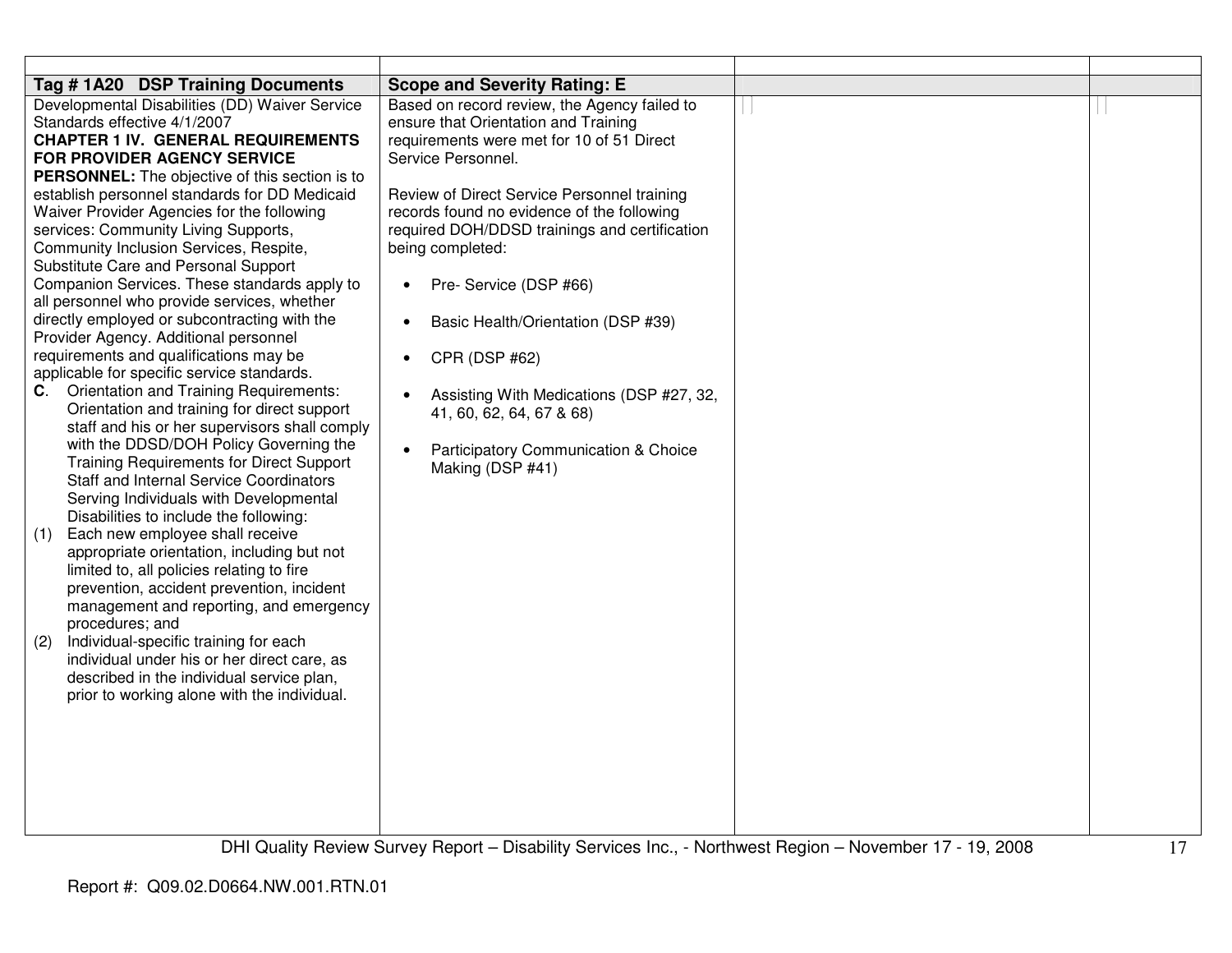| Tag #1A22 Staff Competence                                                   | <b>Scope and Severity Rating: D</b>                 |  |
|------------------------------------------------------------------------------|-----------------------------------------------------|--|
| Developmental Disabilities (DD) Waiver Service                               | Based on interview, the Agency failed to ensure     |  |
| Standards effective 4/1/2007                                                 | that training competencies were met for 2 of 20     |  |
| <b>CHAPTER 1 IV. GENERAL REQUIREMENTS</b>                                    | Direct Service Personnel.                           |  |
| FOR PROVIDER AGENCY SERVICE                                                  |                                                     |  |
| PERSONNEL: The objective of this section is to                               | When DSP were asked if they knew the                |  |
| establish personnel standards for DD Medicaid                                | individuals diagnosis or if the individual (#1) had |  |
| Waiver Provider Agencies for the following                                   | any high risk diagnosis, the following was          |  |
| services: Community Living Supports,                                         | reported:                                           |  |
| Community Inclusion Services, Respite,                                       |                                                     |  |
| Substitute Care and Personal Support                                         | • DSP #48 stated, "I'm not really familiar with     |  |
| Companion Services. These standards apply to                                 | them." Per Individual's ISP (#1) is                 |  |
| all personnel who provide services, whether                                  | diagnosed with Hyperlipidemia.                      |  |
| directly employed or subcontracting with the                                 |                                                     |  |
| Provider Agency. Additional personnel                                        | When DSP were asked if they received training       |  |
| requirements and qualifications may be                                       | on Health Care Plans, the following was             |  |
| applicable for specific service standards.                                   | reported:                                           |  |
| <b>Qualifications for Direct Service</b><br>F.                               | • DSP #48 stated, "Haven't had any training         |  |
| Personnel: The following employment                                          | on them, but should be familiar with it. But        |  |
| qualifications and competency requirements                                   | I've only been here four months." Per               |  |
| are applicable to all Direct Service                                         | agency file Individual #1 has Healthcare            |  |
| Personnel employed by a Provider Agency:                                     | Plans for Hyperlipdemia, toe nail fungus &          |  |
| Direct service personnel shall be eighteen<br>(1)                            | gingivitis.                                         |  |
| (18) years or older. Exception: Adult<br>Habilitation can employ direct care |                                                     |  |
| personnel under the age of eighteen 18                                       | • DSP #56 stated, "No, she just has crisis          |  |
| years, but the employee shall work directly                                  | plans for seizure disorder and asthma." Per         |  |
| under a supervisor, who is physically                                        | ISP Individual (#5) requires Healthcare             |  |
| present at all times;                                                        | Plans for Asthma, High Cholesterol, Seizure         |  |
| Direct service personnel shall have the<br>(2)                               | Disorder & Hepatitis C.                             |  |
| ability to read and carry out the                                            |                                                     |  |
| requirements in an ISP;                                                      |                                                     |  |
| Direct service personnel shall be available<br>(3)                           |                                                     |  |
| to communicate in the language that is                                       |                                                     |  |
| functionally required by the individual or in                                |                                                     |  |
| the use of any specific augmentative                                         |                                                     |  |
| communication system utilized by the                                         |                                                     |  |
| individual;                                                                  |                                                     |  |
| Direct service personnel shall meet the<br>(4)                               |                                                     |  |
| qualifications specified by DDSD in the                                      |                                                     |  |
| Policy Governing the Training                                                |                                                     |  |
| Requirements for Direct Support Staff and                                    |                                                     |  |
| Internal Service Coordinators, Serving                                       |                                                     |  |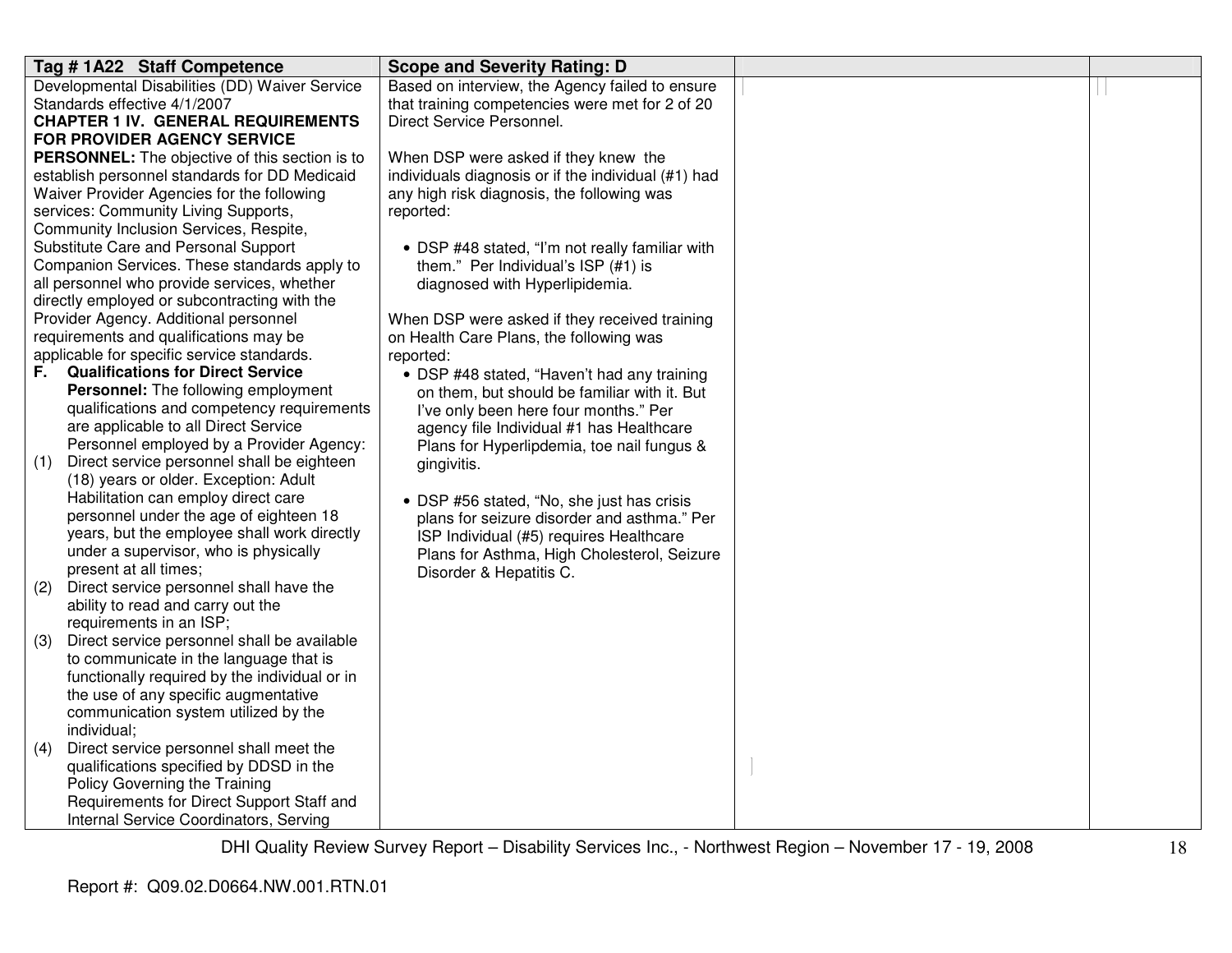|     | Individuals with Developmental Disabilities;                          |  |  |
|-----|-----------------------------------------------------------------------|--|--|
|     | and                                                                   |  |  |
| (5) | Direct service Provider Agencies of Respite                           |  |  |
|     | Services, Substitute Care, Personal                                   |  |  |
|     | Support Services, Nutritional Counseling,                             |  |  |
|     | Therapists and Nursing shall demonstrate                              |  |  |
|     | basic knowledge of developmental                                      |  |  |
|     | disabilities and have training or                                     |  |  |
|     | demonstrable qualifications related to the                            |  |  |
|     | role he or she is performing and complete                             |  |  |
|     | individual specific training as required in the                       |  |  |
|     | ISP for each individual he or she support.                            |  |  |
| (6) | Report required personnel training status to                          |  |  |
|     | the DDSD Statewide Training Database as                               |  |  |
|     | specified in DDSD policies as related to                              |  |  |
|     | training requirements as follows:                                     |  |  |
|     | (a) Initial comprehensive personnel status                            |  |  |
|     | report (name, date of hire, Social Security                           |  |  |
|     | number category) on all required<br>personnel to be submitted to DDSD |  |  |
|     | Statewide Training Database within the                                |  |  |
|     | first ninety (90) calendar days of providing                          |  |  |
|     | services;                                                             |  |  |
|     | (b) Staff who do not wish to use his or her                           |  |  |
|     | Social Security Number may request an                                 |  |  |
|     | alternative tracking number; and                                      |  |  |
|     | (c) Quarterly personnel update reports sent                           |  |  |
|     | to DDSD Statewide Training Database to                                |  |  |
|     | reflect new hires, terminations, inter-                               |  |  |
|     | provider Agency position changes, and                                 |  |  |
|     | name changes.                                                         |  |  |
|     |                                                                       |  |  |
|     |                                                                       |  |  |
|     |                                                                       |  |  |
|     |                                                                       |  |  |
|     |                                                                       |  |  |
|     |                                                                       |  |  |
|     |                                                                       |  |  |
|     |                                                                       |  |  |
|     |                                                                       |  |  |
|     |                                                                       |  |  |
|     |                                                                       |  |  |
|     |                                                                       |  |  |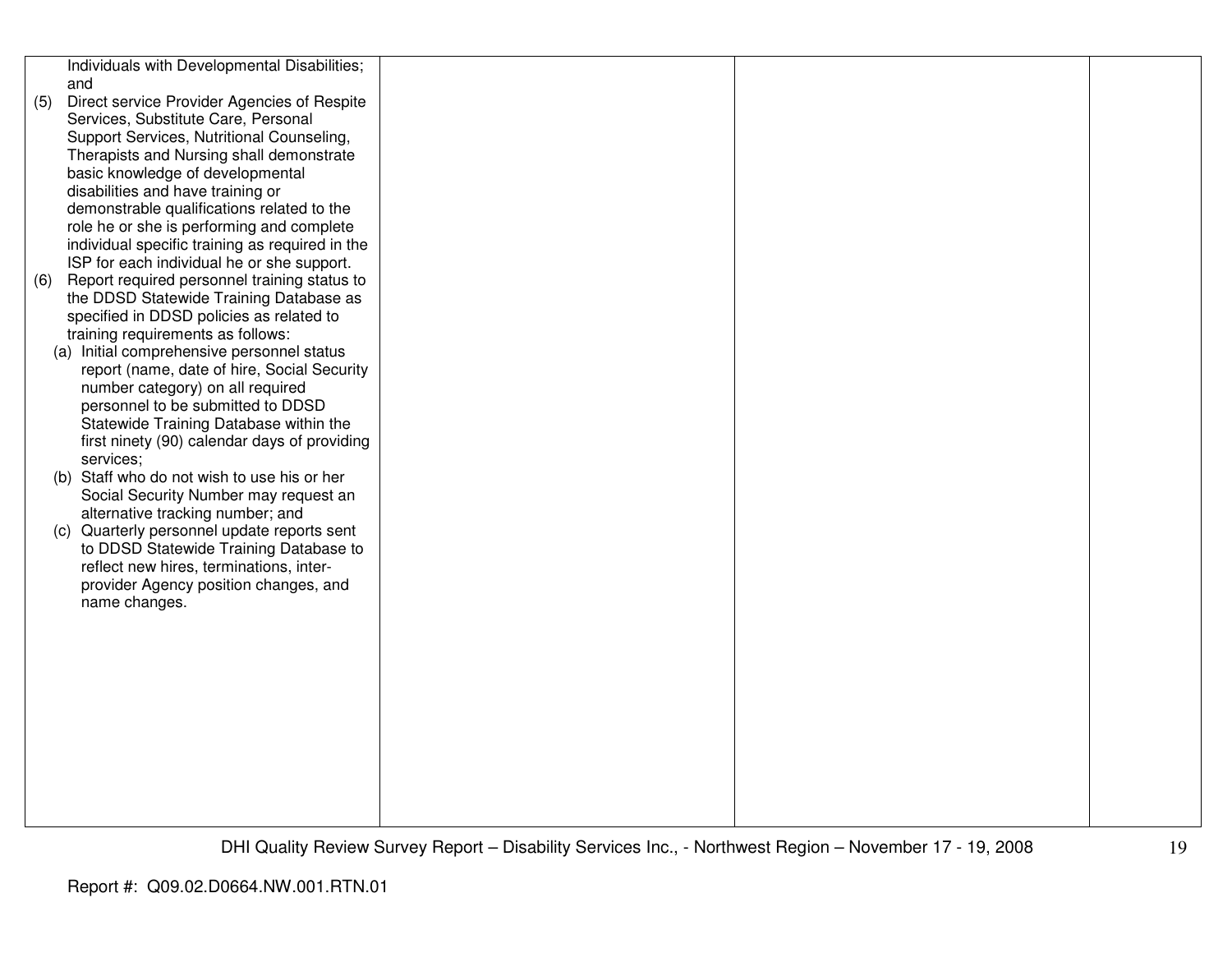| Tag # 1A26 (CoP) COR / EAR                                 | <b>Scope and Severity Rating: D</b>             |  |
|------------------------------------------------------------|-------------------------------------------------|--|
| NMAC 7.1.12.8                                              | Based on record review, the Agency failed to    |  |
| <b>REGISTRY ESTABLISHED; PROVIDER</b>                      | maintain documentation in the employee's        |  |
| <b>INQUIRY REQUIRED:</b> Upon the effective date           | personnel records that evidenced inquiry to the |  |
| of this rule, the department has established and           | Employee Abuse Registry prior to employment     |  |
| maintains an accurate and complete electronic              | for 2 of 51 Agency Personnel.                   |  |
| registry that contains the name, date of birth,            |                                                 |  |
| address, social security number, and other                 | • #36 - Date of Hire 7/11/2007                  |  |
| appropriate identifying information of all persons         |                                                 |  |
| who, while employed by a provider, have been               | • #56 - Date of Hire 3/25/2008                  |  |
| determined by the department, as a result of an            |                                                 |  |
| investigation of a complaint, to have engaged in           |                                                 |  |
| a substantiated registry-referred incident of              |                                                 |  |
| abuse, neglect or exploitation of a person                 |                                                 |  |
| receiving care or services from a provider.                |                                                 |  |
| Additions and updates to the registry shall be             |                                                 |  |
| posted no later than two (2) business days                 |                                                 |  |
| following receipt. Only department staff                   |                                                 |  |
| designated by the custodian may access,                    |                                                 |  |
| maintain and update the data in the registry.              |                                                 |  |
| Provider requirement to inquire of<br>А.                   |                                                 |  |
| registry. A provider, prior to employing or                |                                                 |  |
| contracting with an employee, shall inquire of the         |                                                 |  |
| registry whether the individual under                      |                                                 |  |
| consideration for employment or contracting is             |                                                 |  |
| listed on the registry.                                    |                                                 |  |
| Prohibited employment. A provider<br>В.                    |                                                 |  |
| may not employ or contract with an individual to           |                                                 |  |
| be an employee if the individual is listed on the          |                                                 |  |
| registry as having a substantiated registry-               |                                                 |  |
| referred incident of abuse, neglect or exploitation        |                                                 |  |
| of a person receiving care or services from a<br>provider. |                                                 |  |
| D.<br>Documentation of inquiry to registry.                |                                                 |  |
| The provider shall maintain documentation in the           |                                                 |  |
| employee's personnel or employment records                 |                                                 |  |
| that evidences the fact that the provider made an          |                                                 |  |
| inquiry to the registry concerning that employee           |                                                 |  |
| prior to employment. Such documentation must               |                                                 |  |
| include evidence, based on the response to such            |                                                 |  |
| inquiry received from the custodian by the                 |                                                 |  |
| provider, that the employee was not listed on the          |                                                 |  |
| registry as having a substantiated registry-               |                                                 |  |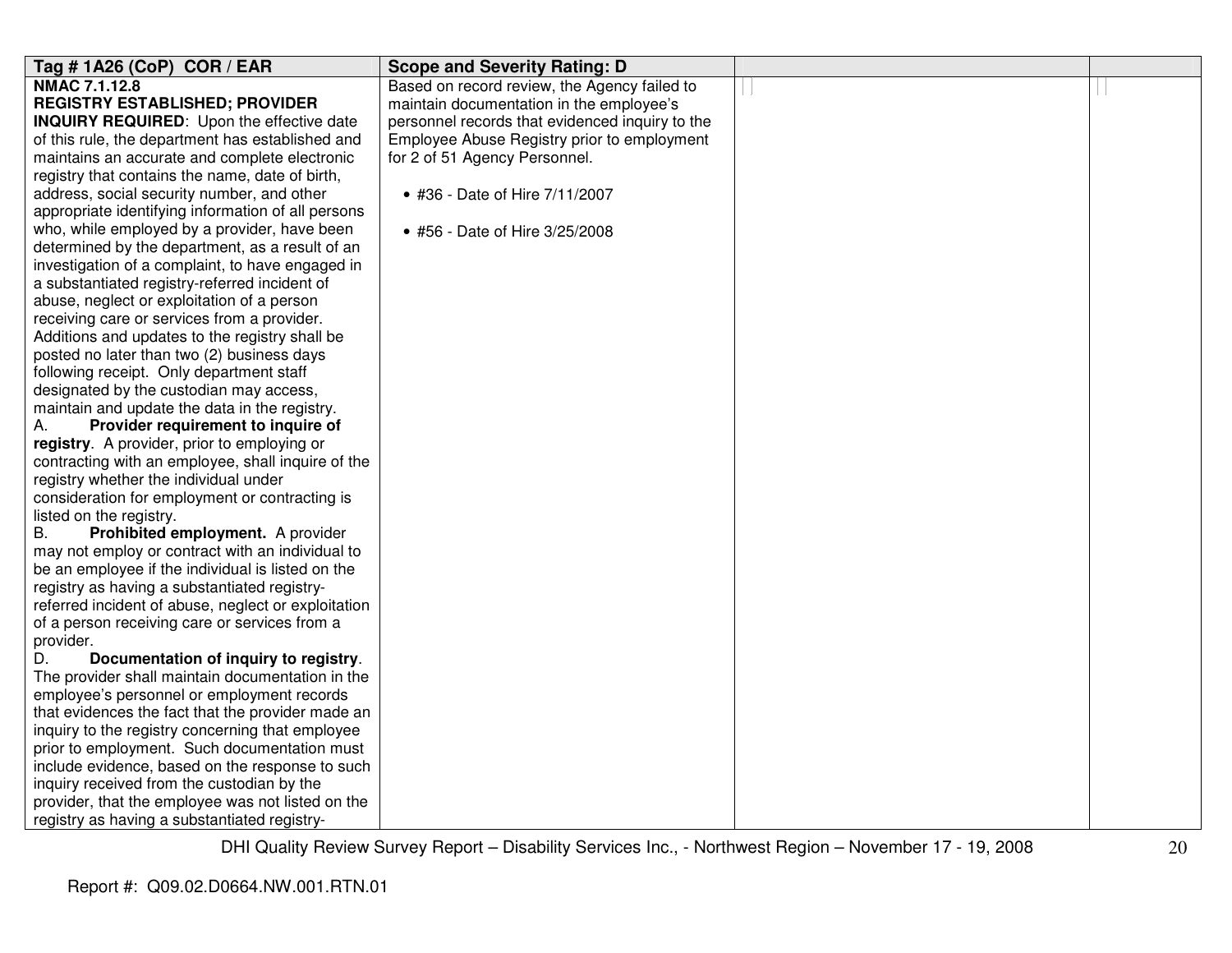referred incident of abuse, neglect or exploitation.<br>E. Doc E. **Documentation for other staff**. With respect to all employed or contracted individuals providing direct care who are licensed health care professionals or certified nurse aides, the provider shall maintain documentation reflecting the individual's current licensure as a health careprofessional or current certification as a nurse aide. **Chapter 1.IV.** General Provider Requirements. D. Criminal History Screening: All personnel shall be screened by the Provider Agency in regard to the employee's qualifications, references, and employment history, prior to employment. All Provider Agencies shall comply with the Criminal Records Screening for Caregivers 7.1.12 NMAC and Employee Abuse Registry 7.1.12 NMAC as required by the Department of Health, Division of Health Improvement.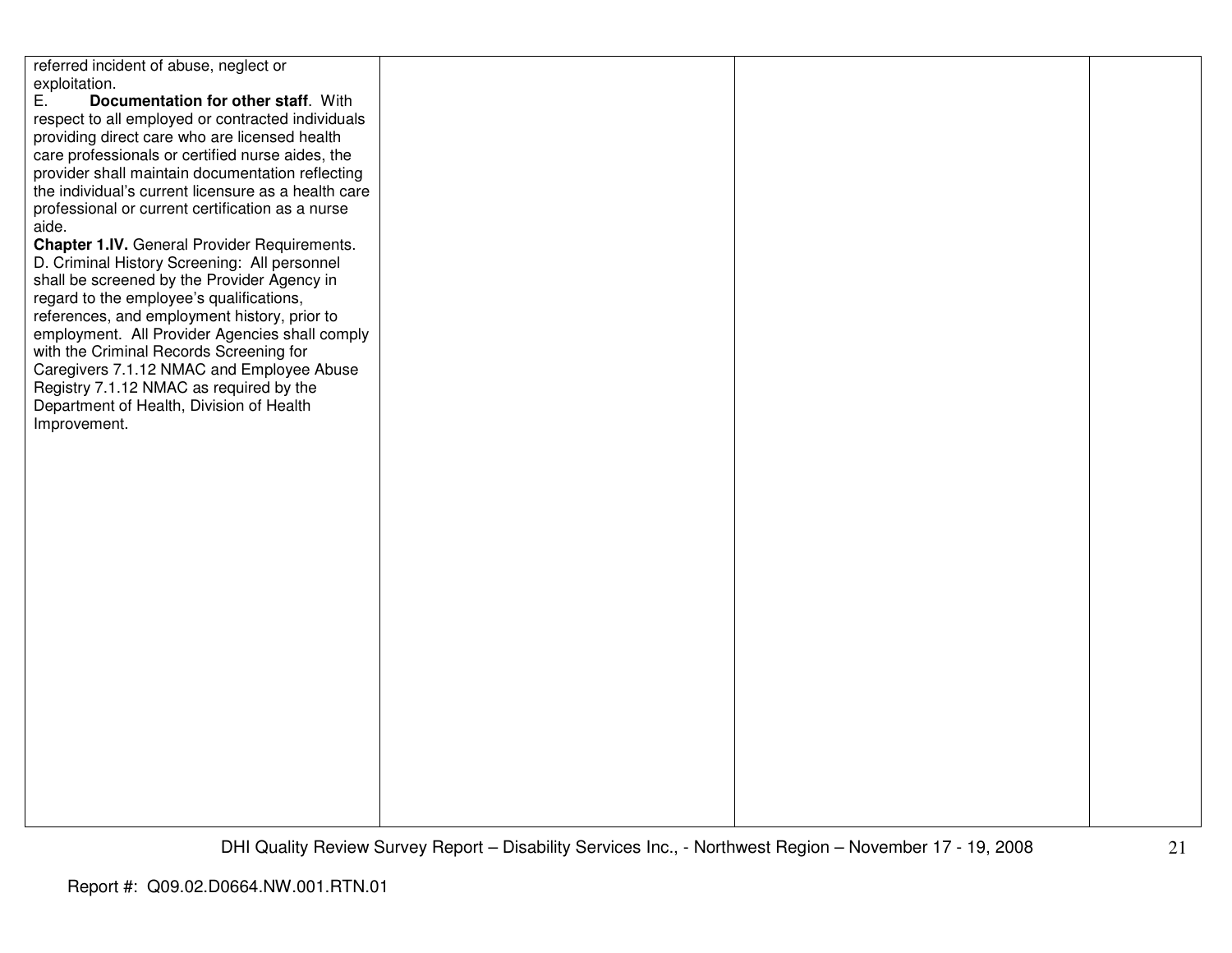| Tag #1A28 (CoP) Incident Mgt. System                | <b>Scope &amp; Severity Rating: D</b>            |  |
|-----------------------------------------------------|--------------------------------------------------|--|
| <b>NMAC 7.1.13.10</b>                               | Based on record review and interview, the        |  |
| <b>INCIDENT MANAGEMENT SYSTEM</b>                   | Agency failed to provide documentation verifying |  |
| <b>REQUIREMENTS:</b>                                | completion of Incident Management Training for   |  |
| A. General: All licensed health care facilities and | 1 of 51 Agency Personnel.                        |  |
| community based service providers shall             |                                                  |  |
| establish and maintain an incident management       | Incident Management (Abuse, Neglect &            |  |
| system, which emphasizes the principles of          | Exploitation) (#34)                              |  |
| prevention and staff involvement. The licensed      |                                                  |  |
| health care facility or community based service     |                                                  |  |
| provider shall ensure that the incident             |                                                  |  |
| management system policies and procedures           |                                                  |  |
| requires all employees to be competently trained    |                                                  |  |
| to respond to, report, and document incidents in    |                                                  |  |
| a timely and accurate manner.                       |                                                  |  |
| D. Training Documentation: All licensed             |                                                  |  |
| health care facilities and community based          |                                                  |  |
| service providers shall prepare training            |                                                  |  |
| documentation for each employee to include a        |                                                  |  |
| signed statement indicating the date, time, and     |                                                  |  |
| place they received their incident management       |                                                  |  |
| reporting instruction. The licensed health care     |                                                  |  |
| facility and community based service provider       |                                                  |  |
| shall maintain documentation of an employee's       |                                                  |  |
| training for a period of at least twelve (12)       |                                                  |  |
| months, or six (6) months after termination of an   |                                                  |  |
| employee's employment. Training curricula shall     |                                                  |  |
| be kept on the provider premises and made           |                                                  |  |
| available on request by the department. Training    |                                                  |  |
| documentation shall be made available               |                                                  |  |
| immediately upon a division representative's        |                                                  |  |
| request. Failure to provide employee training       |                                                  |  |
| documentation shall subject the licensed health     |                                                  |  |
| care facility or community based service provider   |                                                  |  |
| to the penalties provided for in this rule.         |                                                  |  |
|                                                     |                                                  |  |
|                                                     |                                                  |  |
|                                                     |                                                  |  |
|                                                     |                                                  |  |
|                                                     |                                                  |  |
|                                                     |                                                  |  |
|                                                     |                                                  |  |
|                                                     |                                                  |  |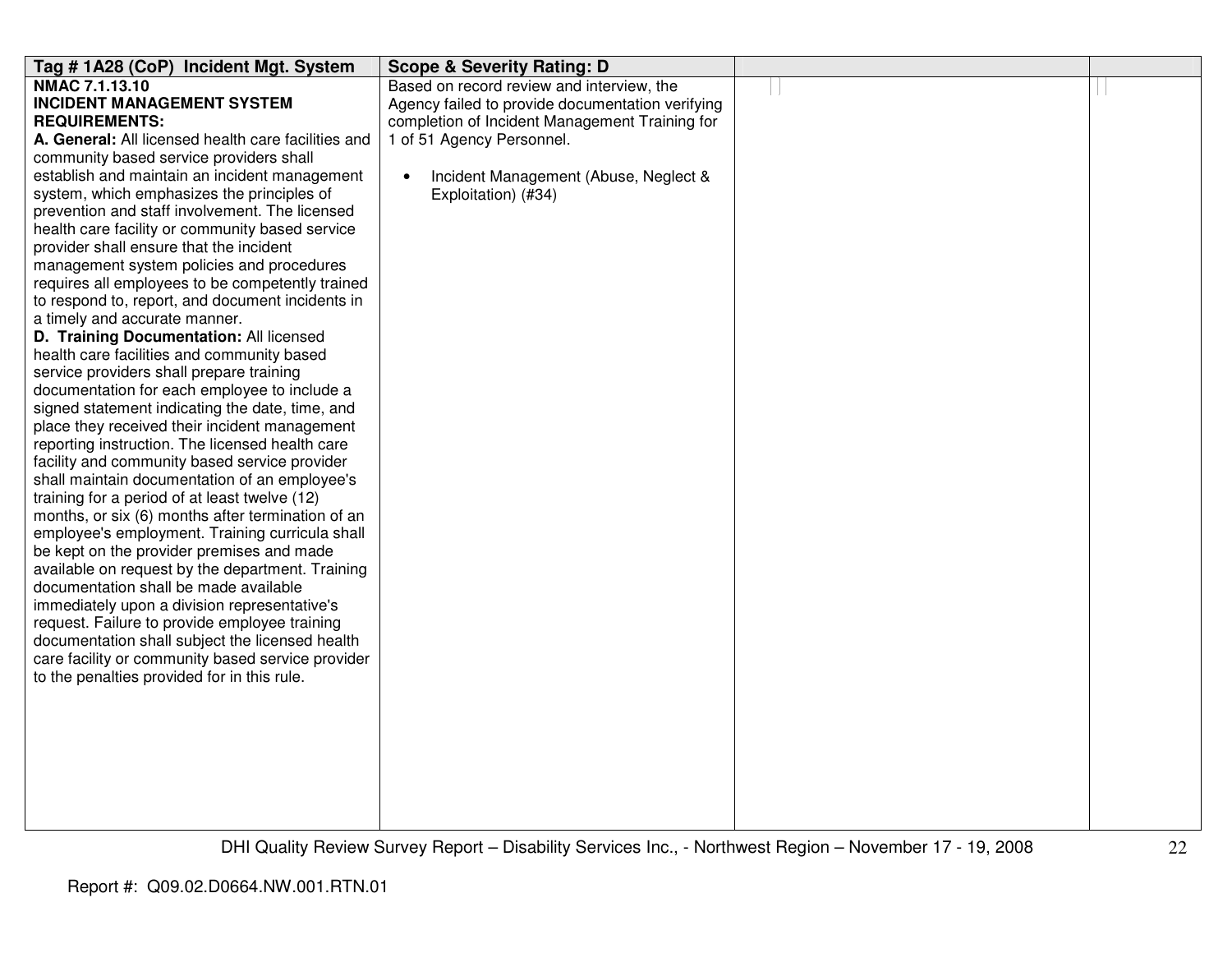| Tag # 1A31 (CoP) Client Rights                                                                  | <b>Scope and Severity Rating: D</b>               |  |
|-------------------------------------------------------------------------------------------------|---------------------------------------------------|--|
| NMAC 7.26.3.11                                                                                  | Based on record review and interview, the         |  |
| <b>RESTRICTIONS OR LIMITATION OF CLIENT'S</b>                                                   | Agency failed to ensure the rights of Individuals |  |
| <b>RIGHTS:</b>                                                                                  | was not restricted or limited for 1 of 14         |  |
| A. A service provider shall not restrict or limit a                                             | Individuals.                                      |  |
| client's rights except:                                                                         |                                                   |  |
| (1) where the restriction or limitation is                                                      | When DSP was asked if they received training      |  |
| allowed in an emergency and is necessary to                                                     | on the Individuals Positive Behavioral Support    |  |
| prevent imminent risk of physical harm to the                                                   | Plan, and Positive Behavioral Crisis Plan the     |  |
| client or another person; or                                                                    | following was reported:                           |  |
| (2) where the interdisciplinary team                                                            |                                                   |  |
| has determined that the client's limited capacity                                               | • DSP #34 stated, "When $(#10)$ gets              |  |
| to exercise the right threatens his or her physical                                             | aggressive I hold his arms back so he won't       |  |
| safety; or                                                                                      | hit me, when he comes at me."                     |  |
| as provided for in Section 10.1.14<br>(3)                                                       |                                                   |  |
| [now Subsection N of 7.26.3.10 NMAC].                                                           | When asked if the Positive Behavioral Plan        |  |
| B. Any emergency intervention to prevent                                                        | required any physical restraints the following    |  |
| physical harm shall be reasonable to prevent                                                    | was reported.                                     |  |
| harm, shall be the least restrictive intervention                                               | • DSP #34 stated, "No".                           |  |
| necessary to meet the emergency, shall be                                                       |                                                   |  |
| allowed no longer than necessary and shall be                                                   | Review of individual #10's Positive Behavioral    |  |
| subject to interdisciplinary team (IDT) review.                                                 | Support Plan or Positive Behavioral Crisis Plan   |  |
| The IDT upon completion of its review may refer                                                 | found no evidence indicating the individual       |  |
| its findings to the office of quality assurance.                                                | required physical restraint. No Human Rights      |  |
| The emergency intervention may be subject to                                                    | Approval was found.                               |  |
| review by the service provider's behavioral                                                     |                                                   |  |
| support committee or human rights committee in                                                  |                                                   |  |
| accordance with the behavioral support policies                                                 |                                                   |  |
| or other department regulation or policy.                                                       |                                                   |  |
| C. The service provider may adopt reasonable                                                    |                                                   |  |
| program policies of general applicability to<br>clients served by that service provider that do |                                                   |  |
| not violate client rights.                                                                      |                                                   |  |
| [09/12/94; 01/15/97; Recompiled 10/31/01]                                                       |                                                   |  |
|                                                                                                 |                                                   |  |
|                                                                                                 |                                                   |  |
|                                                                                                 |                                                   |  |
|                                                                                                 |                                                   |  |
|                                                                                                 |                                                   |  |
|                                                                                                 |                                                   |  |
|                                                                                                 |                                                   |  |
|                                                                                                 |                                                   |  |
|                                                                                                 |                                                   |  |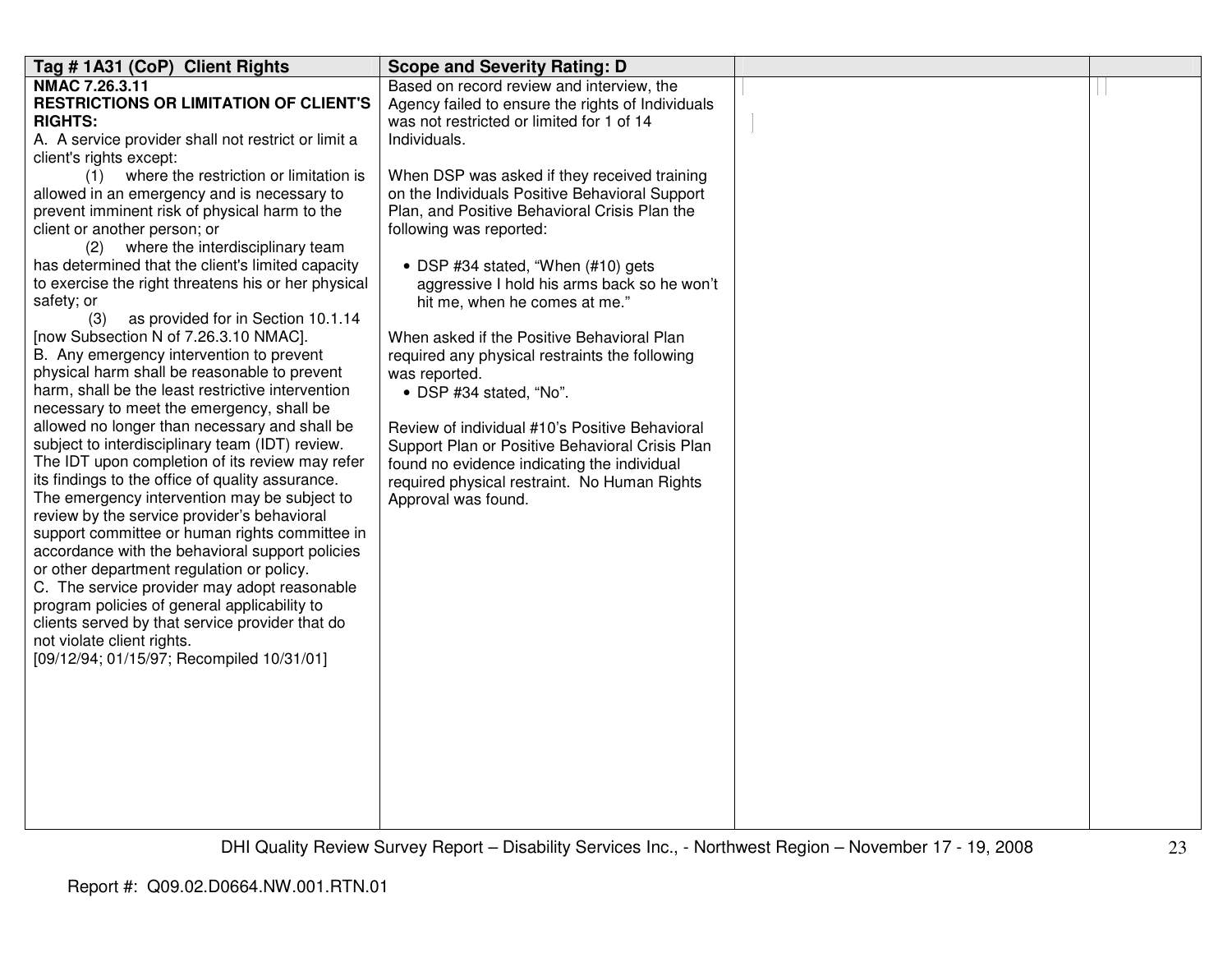| Tag #1A32 (CoP) ISP Implementation                 | <b>Scope and Severity Rating: F</b>               |  |
|----------------------------------------------------|---------------------------------------------------|--|
| NMAC 7.26.5.16.C and D                             | Based on record review, the Agency failed to      |  |
| Development of the ISP. Implementation of          | implement the ISP according to the timelines      |  |
| the ISP. The ISP shall be implemented              | determined by the IDT and as specified in the     |  |
| according to the timelines determined by the IDT   | ISP for each stated desired outcomes and action   |  |
| and as specified in the ISP for each stated        | plan for 9 of 14 individuals.                     |  |
| desired outcomes and action plan.                  |                                                   |  |
|                                                    | Per Individuals' ISPs the following was found     |  |
| C.<br>The IDT shall review and discuss             | with regards to the implementation of ISP         |  |
| information and recommendations with the           | Outcomes:                                         |  |
| individual, with the goal of supporting the        |                                                   |  |
| individual in attaining desired outcomes. The      | <b>Community Living Data Collection/Data</b>      |  |
| IDT develops an ISP based upon the individual's    | Tracking/Progress with regards to ISP             |  |
| personal vision statement, strengths, needs,       | Outcomes:                                         |  |
| interests and preferences. The ISP is a dynamic    | • None found (Individual $#1, 2, 5, 8, 9 \& 11$ ) |  |
| document, revised periodically, as needed, and     | • Agency outcomes do not match ISP                |  |
| amended to reflect progress towards personal       | outcomes (Individual #3, 4 & 7)                   |  |
| goals and achievements consistent with the         |                                                   |  |
| individual's future vision. This regulation is     | Supported Employment Data Collection/Data         |  |
| consistent with standards established for          | Tracking/Progress with regards to ISP             |  |
| individual plan development as set forth by the    | Outcomes:                                         |  |
| commission on the accreditation of rehabilitation  | • None found 7/2008 - 9/2008 (Individual #2,      |  |
| facilities (CARF) and/or other program             | 5, 8, 9 & 11                                      |  |
| accreditation approved and adopted by the          | • Agency outcomes do not match ISP                |  |
| developmental disabilities division and the        | outcomes (Individuals #3, 4 & 7)                  |  |
| department of health. It is the policy of the      |                                                   |  |
| developmental disabilities division (DDD), that to | <b>Community Access Data Collection/Data</b>      |  |
| the extent permitted by funding, each individual   | Tracking/Progress with regards to ISP             |  |
| receive supports and services that will assist and | Outcomes:                                         |  |
| encourage independence and productivity in the     | • None found 7/2008 - 9/2008 (Individual #1,      |  |
| community and attempt to prevent regression or     | 5, 8, 9 & 11                                      |  |
| loss of current capabilities. Services and         |                                                   |  |
| supports include specialized and/or generic        |                                                   |  |
| services, training, education and/or treatment as  |                                                   |  |
| determined by the IDT and documented in the        |                                                   |  |
| ISP.                                               |                                                   |  |
| D. The intent is to provide choice and obtain      |                                                   |  |
| opportunities for individuals to live, work and    |                                                   |  |
| play with full participation in their communities. |                                                   |  |
| The following principles provide direction and     |                                                   |  |
| purpose in planning for individuals with           |                                                   |  |
| developmental disabilities.                        |                                                   |  |
| [05/03/94; 01/15/97; Recompiled 10/31/01]          |                                                   |  |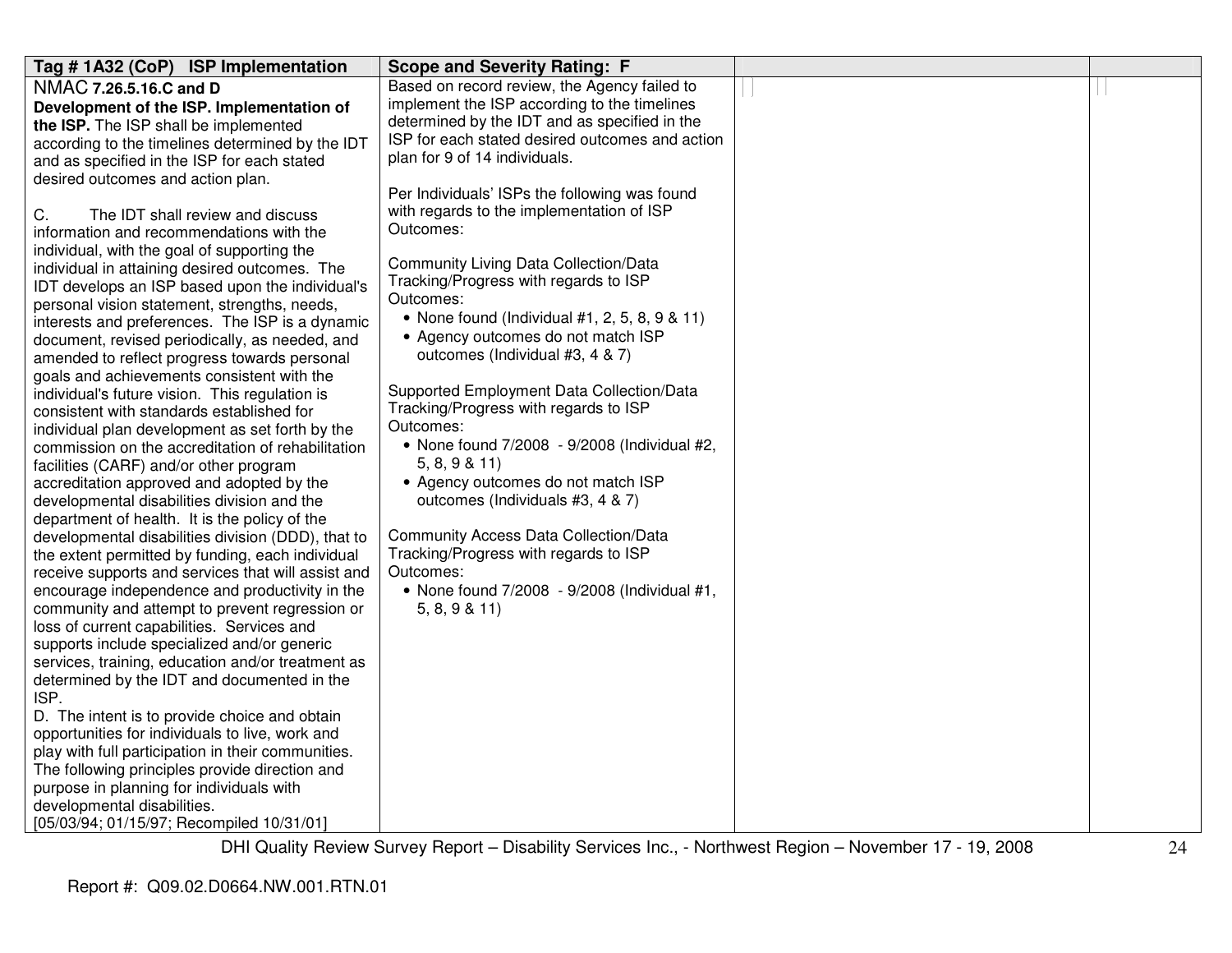| Tag # 1A36 SC Training                                                                       | <b>Scope and Severity Rating: B</b>             |  |
|----------------------------------------------------------------------------------------------|-------------------------------------------------|--|
| Developmental Disabilities (DD) Waiver Service                                               | Based on record review, the Agency failed to    |  |
| Standards effective 4/1/2007                                                                 | ensure that Orientation and Training            |  |
| <b>CHAPTER 1 IV. GENERAL REQUIREMENTS</b>                                                    | requirements were met for 1 of 2 Service        |  |
| FOR PROVIDER AGENCY SERVICE                                                                  | Coordinators.                                   |  |
| PERSONNEL: The objective of this section is to                                               |                                                 |  |
| establish personnel standards for DD Medicaid                                                | Review of Service Coordinators training records |  |
| Waiver Provider Agencies for the following                                                   | found no evidence of the following required     |  |
| services: Community Living Supports,                                                         | DOH/DDSD trainings being completed:             |  |
| Community Inclusion Services, Respite,                                                       |                                                 |  |
| Substitute Care and Personal Support                                                         | • Promoting Effective Teamwork (SC #72)         |  |
| Companion Services. These standards apply to                                                 |                                                 |  |
| all personnel who provide services, whether                                                  |                                                 |  |
| directly employed or subcontracting with the                                                 |                                                 |  |
| Provider Agency. Additional personnel                                                        |                                                 |  |
| requirements and qualifications may be                                                       |                                                 |  |
| applicable for specific service standards.                                                   |                                                 |  |
| <b>C.</b> Orientation and Training Requirements:                                             |                                                 |  |
| Orientation and training for direct support<br>staff and his or her supervisors shall comply |                                                 |  |
| with the DDSD/DOH Policy Governing the                                                       |                                                 |  |
| Training Requirements for Direct Support                                                     |                                                 |  |
| <b>Staff and Internal Service Coordinators</b>                                               |                                                 |  |
| Serving Individuals with Developmental                                                       |                                                 |  |
| Disabilities to include the following:                                                       |                                                 |  |
| Each new employee shall receive<br>(1)                                                       |                                                 |  |
| appropriate orientation, including but not                                                   |                                                 |  |
| limited to, all policies relating to fire                                                    |                                                 |  |
| prevention, accident prevention, incident                                                    |                                                 |  |
| management and reporting, and emergency                                                      |                                                 |  |
| procedures; and                                                                              |                                                 |  |
|                                                                                              |                                                 |  |
|                                                                                              |                                                 |  |
|                                                                                              |                                                 |  |
|                                                                                              |                                                 |  |
|                                                                                              |                                                 |  |
|                                                                                              |                                                 |  |
|                                                                                              |                                                 |  |
|                                                                                              |                                                 |  |
|                                                                                              |                                                 |  |
|                                                                                              |                                                 |  |
|                                                                                              |                                                 |  |
|                                                                                              |                                                 |  |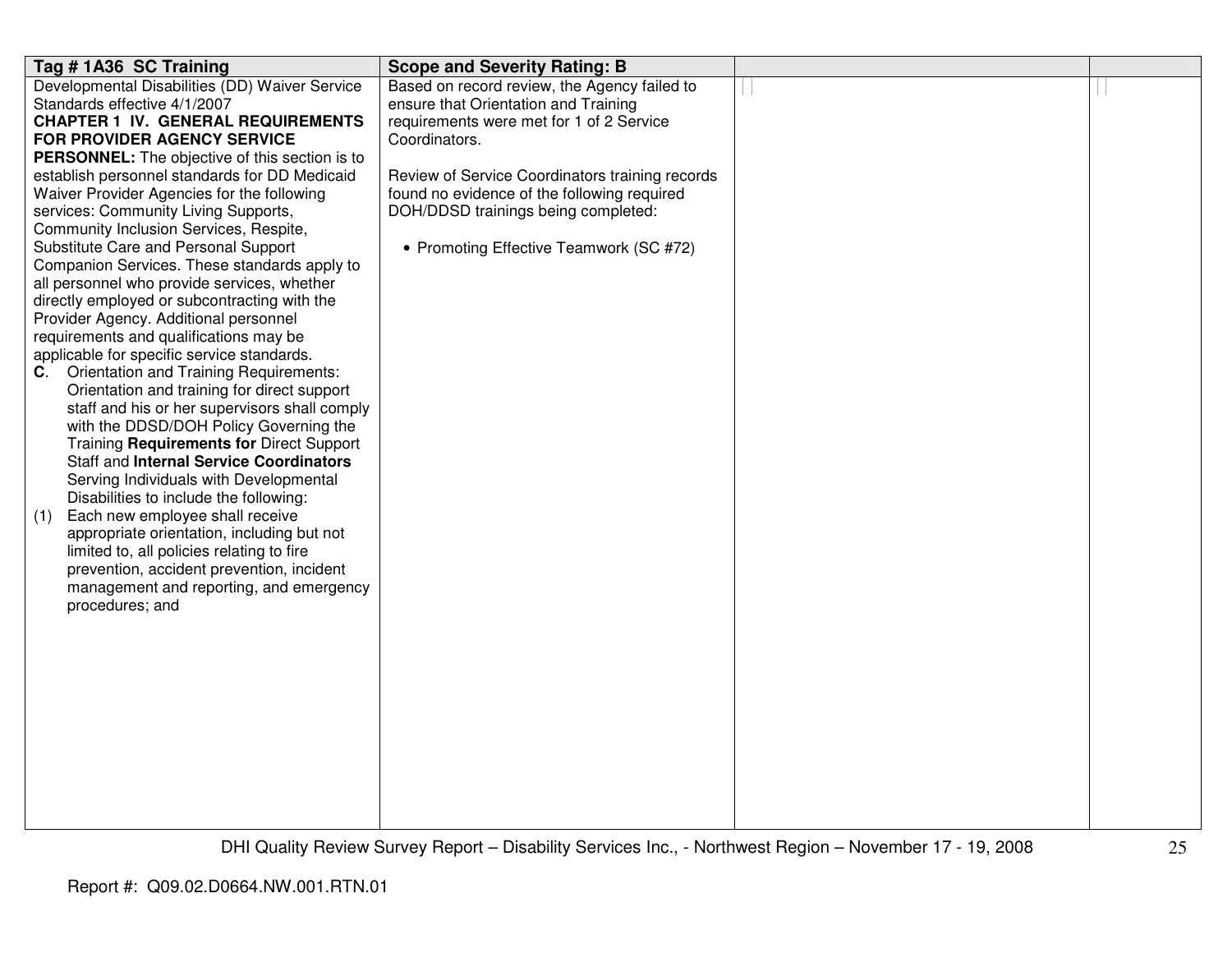| Tag # 5122 SE Agency Case File                                                              | <b>Scope and Severity Rating: A</b>          |  |
|---------------------------------------------------------------------------------------------|----------------------------------------------|--|
| Developmental Disabilities (DD) Waiver Service                                              | Based on Record review the Agency failed to  |  |
| Standards effective 4/1/2007                                                                | maintain a confidential case file for each   |  |
| <b>CHAPTER 5 VII. SUPPORTED EMPLOYMENT</b>                                                  | individual for 1 of 12 individuals.          |  |
| <b>SERVICES REQUIREMENTS</b>                                                                |                                              |  |
| <b>D. Provider Agency Requirements</b>                                                      | • Vocational Assessment (#8)                 |  |
| (1) Provider Agency Records: The provider                                                   |                                              |  |
| adheres to the Department of Labor (DOL) wage                                               | • Required Certificates & Documentation (#8) |  |
| laws and maintains required certificates and                                                |                                              |  |
| documentation. These documents are subject to                                               |                                              |  |
| review by the DDSD. Each individual's earnings                                              |                                              |  |
| and benefits shall be monitored by the Provider                                             |                                              |  |
| Agency in accordance with the Fair Labor                                                    |                                              |  |
| Standards Act. Each individual's earnings and                                               |                                              |  |
| benefits shall be reviewed at least semi-annually                                           |                                              |  |
| by the Supported Employment Provider to                                                     |                                              |  |
| ensure the appropriateness of pay rates and                                                 |                                              |  |
| benefits.                                                                                   |                                              |  |
|                                                                                             |                                              |  |
| (2) The Provider Agency shall maintain a<br>confidential case file for each individual that |                                              |  |
| includes all items listed in section IV.D. above                                            |                                              |  |
| and the following additional items:                                                         |                                              |  |
| (a) Quarterly progress reports;                                                             |                                              |  |
|                                                                                             |                                              |  |
| (b) Vocational assessments (A vocational                                                    |                                              |  |
| assessment or profile is an objective analysis of                                           |                                              |  |
| a person's interests, skills, needs, career goals,                                          |                                              |  |
| preferences, concerns, in areas that can pertain                                            |                                              |  |
| to an employment outcome and can ultimately                                                 |                                              |  |
| be compared to the requirements and attributes                                              |                                              |  |
| of a potential job in order to determine the                                                |                                              |  |
| degree of compatibility as well as identification                                           |                                              |  |
| of training needs). A vocational assessment                                                 |                                              |  |
| must be of a quality and content to be                                                      |                                              |  |
| acceptable to DVR or DDSD;                                                                  |                                              |  |
| (c) Career development plan as incorporated in                                              |                                              |  |
| the ISP; a career development plan consists of                                              |                                              |  |
| the vocational assessment and the ISP                                                       |                                              |  |
| Work/Learn Action Plan that specifies steps                                                 |                                              |  |
| necessary towards a successful employment                                                   |                                              |  |
| outcome and identifies the people who will                                                  |                                              |  |
| complete specific tasks including the individual,                                           |                                              |  |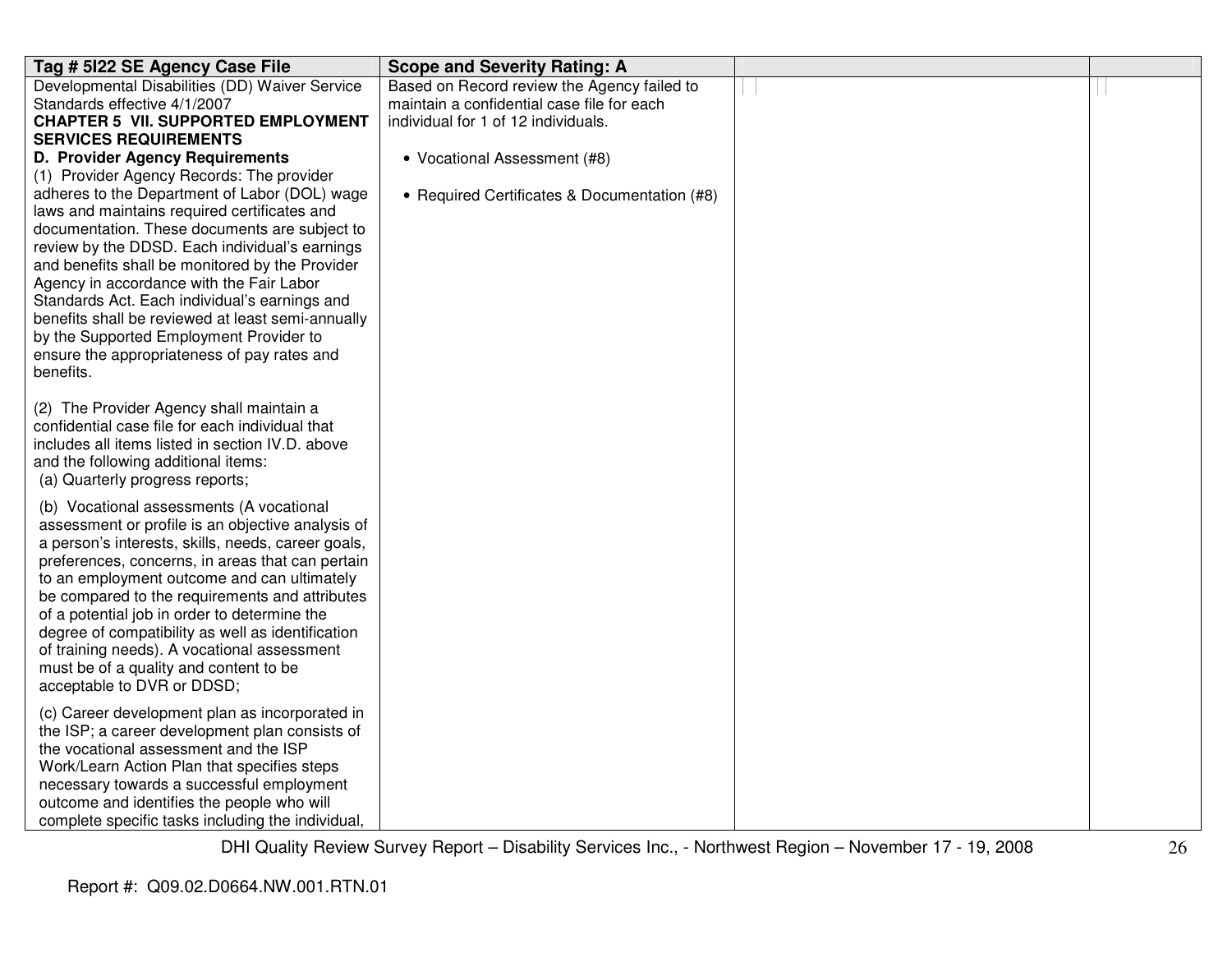| services provided under the Waiver are not<br>otherwise available under the Rehabilitation Act<br>of 1973. | as well and a review and reporting mechanism<br>for mutual accountability; and<br>(d) Documentation of decisions concerning the<br>Division of Vocational Rehabilitation that |  |  |
|------------------------------------------------------------------------------------------------------------|-------------------------------------------------------------------------------------------------------------------------------------------------------------------------------|--|--|
|                                                                                                            |                                                                                                                                                                               |  |  |
|                                                                                                            |                                                                                                                                                                               |  |  |
|                                                                                                            |                                                                                                                                                                               |  |  |
|                                                                                                            |                                                                                                                                                                               |  |  |
|                                                                                                            |                                                                                                                                                                               |  |  |
|                                                                                                            |                                                                                                                                                                               |  |  |
|                                                                                                            |                                                                                                                                                                               |  |  |
|                                                                                                            |                                                                                                                                                                               |  |  |
|                                                                                                            |                                                                                                                                                                               |  |  |
|                                                                                                            |                                                                                                                                                                               |  |  |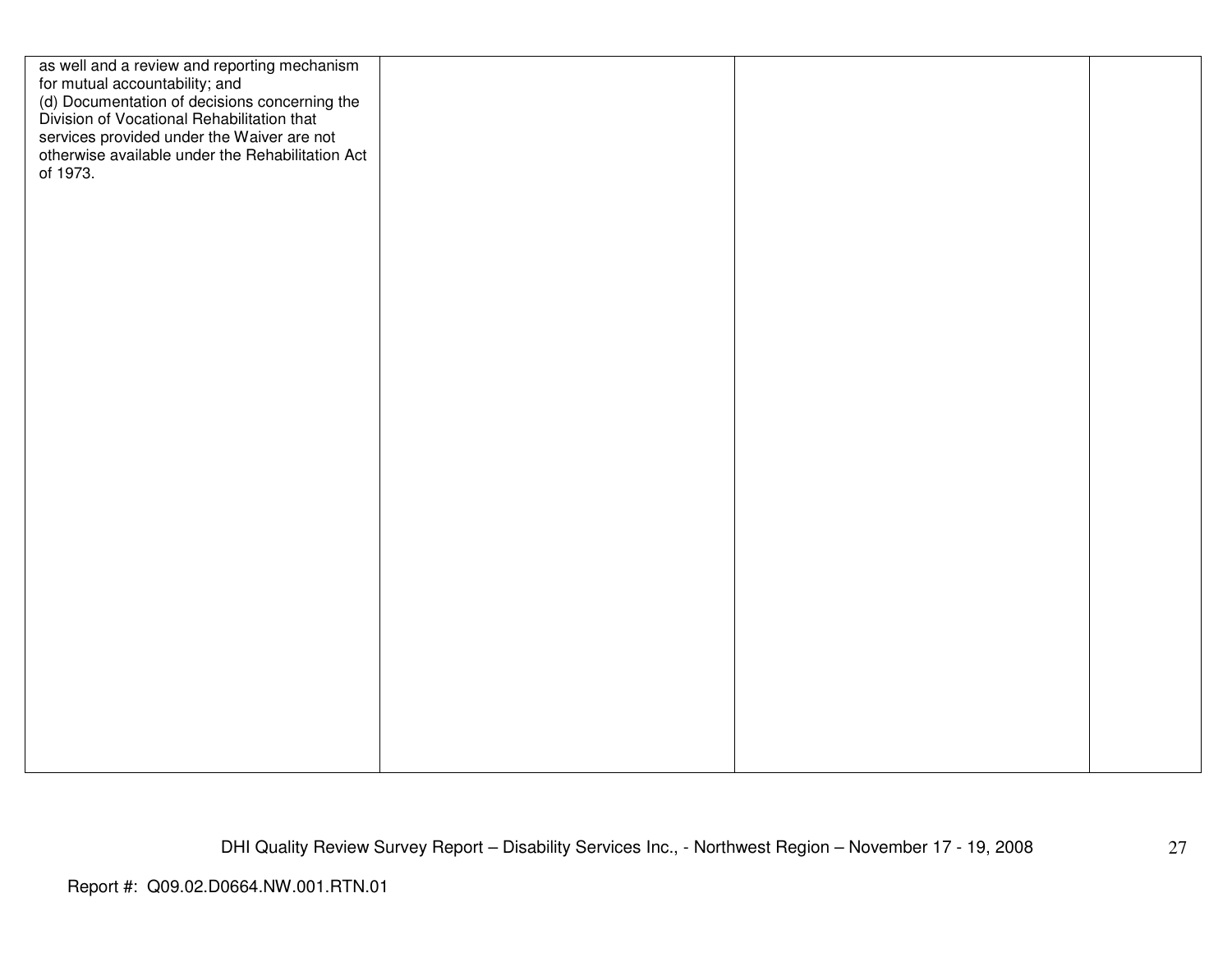| Tag # 6L13 (CoP) - CL Healthcare Regts.<br><b>Scope and Severity Rating: E</b>                      |  |
|-----------------------------------------------------------------------------------------------------|--|
| Developmental Disabilities (DD) Waiver Service<br>Based on record review, the Agency failed to      |  |
| Standards effective 4/1/2007<br>provide documentation of annual physical                            |  |
| <b>CHAPTER 6. VI. GENERAL REQUIREMENTS</b><br>examinations and/or other examinations as             |  |
| <b>FOR COMMUNITY LIVING</b><br>specified by a licensed physician for 3 of 14                        |  |
| G. Health Care Requirements for<br>individuals receiving Community Living Services.                 |  |
| <b>Community Living Services.</b>                                                                   |  |
| (1) The Community Living Service providers<br>• Dental Exam $(#7 814)$                              |  |
| shall ensure completion of a HAT for each<br>• Individual #7 - Per agency file Individual's         |  |
| individual receiving this service. The HAT shall<br>last appointment was completed 12/12/05.        |  |
| be completed 2 weeks prior to the annual ISP<br>• Individual #14 - Per Dentist                      |  |
| meeting and submitted to the Case Manager and<br>recommendations Individual is to have six          |  |
| all other IDT Members. A revised HAT is<br>month follow up after 4/07/08 exam.                      |  |
| required to also be submitted whenever the                                                          |  |
| individual's health status changes significantly.                                                   |  |
| For individuals who are newly allocated to the<br>• Auditory Exam (#7 & 8)                          |  |
| DD Waiver program, the HAT may be completed<br>• Individual #7 - Per agency file Individual is      |  |
| within 2 weeks following the initial ISP meeting<br>to have annual exam. Last completed             |  |
| and submitted with any strategies and support<br>exam 5/31/07.                                      |  |
| plans indicated in the ISP, or within 72 hours<br>• Individual #8 - Per agency file Individual is   |  |
| following admission into direct services, which<br>to have annual exam. Last completed              |  |
| ever comes first.<br>exam 12/12/06.                                                                 |  |
| (2) Each individual will have a Health Care                                                         |  |
| Coordinator, designated by the IDT. When the                                                        |  |
| individual's HAT score is 4, 5 or 6 the Health                                                      |  |
| Care Coordinator shall be an IDT member, other                                                      |  |
| than the individual. The Health Care Coordinator                                                    |  |
| shall oversee and monitor health care services                                                      |  |
| for the individual in accordance with these                                                         |  |
| standards. In circumstances where no IDT                                                            |  |
| member voluntarily accepts designation as the                                                       |  |
| health care coordinator, the community living<br>provider shall assign a staff member to this role. |  |
| (3) For each individual receiving Community                                                         |  |
| Living Services, the provider agency shall                                                          |  |
| ensure and document the following:                                                                  |  |
| (a) Provision of health care oversight                                                              |  |
| consistent with these Standards as                                                                  |  |
| detailed in Chapter One section III E:                                                              |  |
| Healthcare Documentation by Nurses For                                                              |  |
| <b>Community Living Services, Community</b>                                                         |  |
| Inclusion Services and Private Duty                                                                 |  |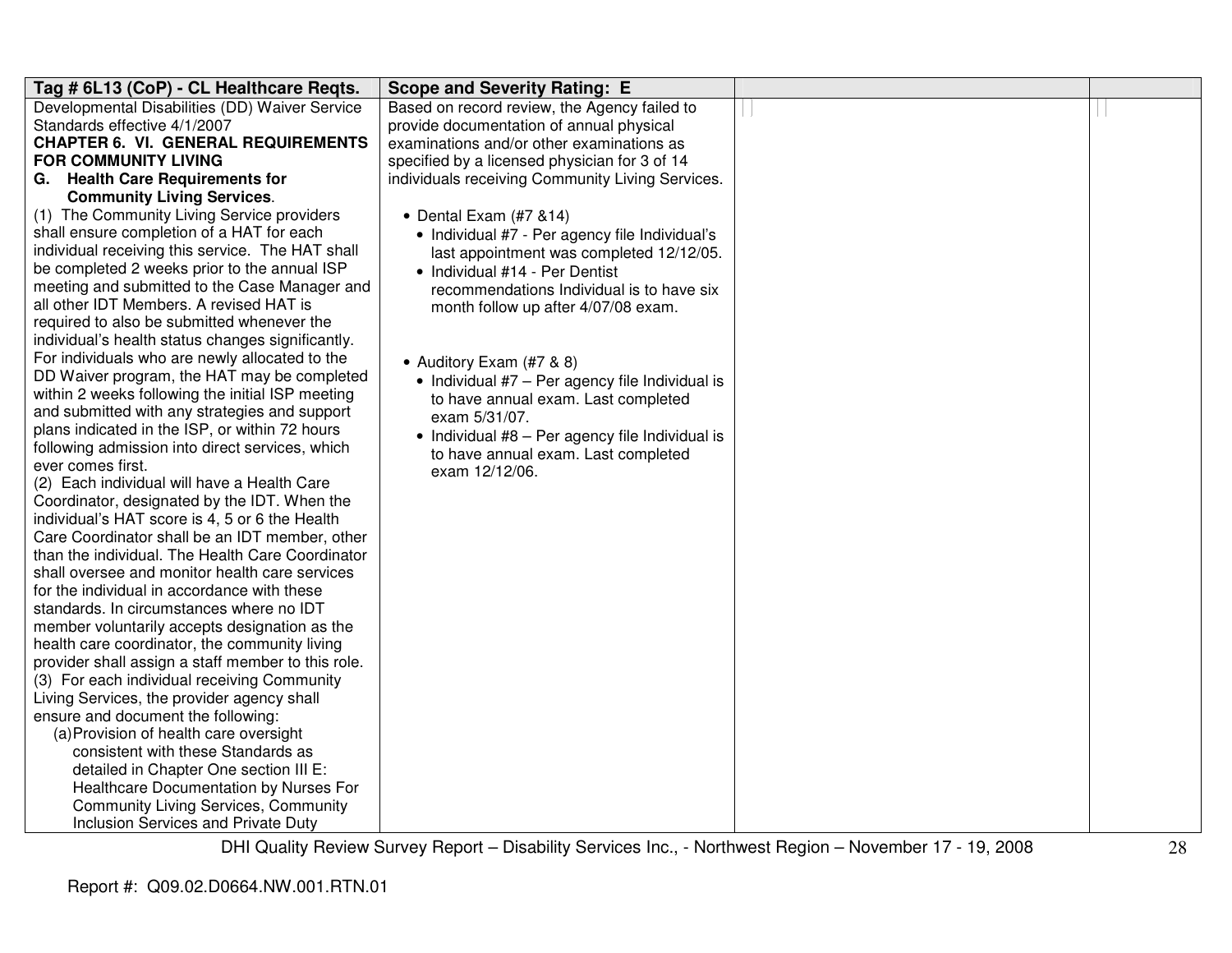| Nursing Services.                                                                         |  |  |
|-------------------------------------------------------------------------------------------|--|--|
| b) That each individual with a score of 4, 5, or                                          |  |  |
| 6 on the HAT, has a Health Care Plan                                                      |  |  |
| developed by a licensed nurse.                                                            |  |  |
| (c) That an individual with chronic condition(s)                                          |  |  |
| with the potential to exacerbate into a life                                              |  |  |
| threatening condition, has Crisis                                                         |  |  |
| Prevention/ Intervention Plan(s) developed                                                |  |  |
| by a licensed nurse or other appropriate                                                  |  |  |
| professional for each such condition.                                                     |  |  |
| (4) That an average of 3 hours of documented                                              |  |  |
| nutritional counseling is available annually, if                                          |  |  |
| recommended by the IDT.                                                                   |  |  |
| (5) That the physical property and grounds are                                            |  |  |
| free of hazards to the individual's health and                                            |  |  |
| safety.                                                                                   |  |  |
| (6) In addition, for each individual receiving                                            |  |  |
| Supported Living or Family Living Services, the                                           |  |  |
| provider shall verify and document the following:                                         |  |  |
| (a) The individual has a primary licensed                                                 |  |  |
| physician;                                                                                |  |  |
| (b) The individual receives an annual physical                                            |  |  |
| examination and other examinations as                                                     |  |  |
| specified by a licensed physician;                                                        |  |  |
| (c) The individual receives annual dental                                                 |  |  |
| check-ups and other check-ups as<br>specified by a licensed dentist;                      |  |  |
|                                                                                           |  |  |
| (d) The individual receives eye examinations<br>as specified by a licensed optometrist or |  |  |
| ophthalmologist; and                                                                      |  |  |
| (e) Agency activities that occur as follow-up to                                          |  |  |
| medical appointments (e.g. treatment,                                                     |  |  |
| visits to specialists, changes in medication                                              |  |  |
| or daily routine).                                                                        |  |  |
|                                                                                           |  |  |
|                                                                                           |  |  |
|                                                                                           |  |  |
|                                                                                           |  |  |
|                                                                                           |  |  |
|                                                                                           |  |  |
|                                                                                           |  |  |
|                                                                                           |  |  |
|                                                                                           |  |  |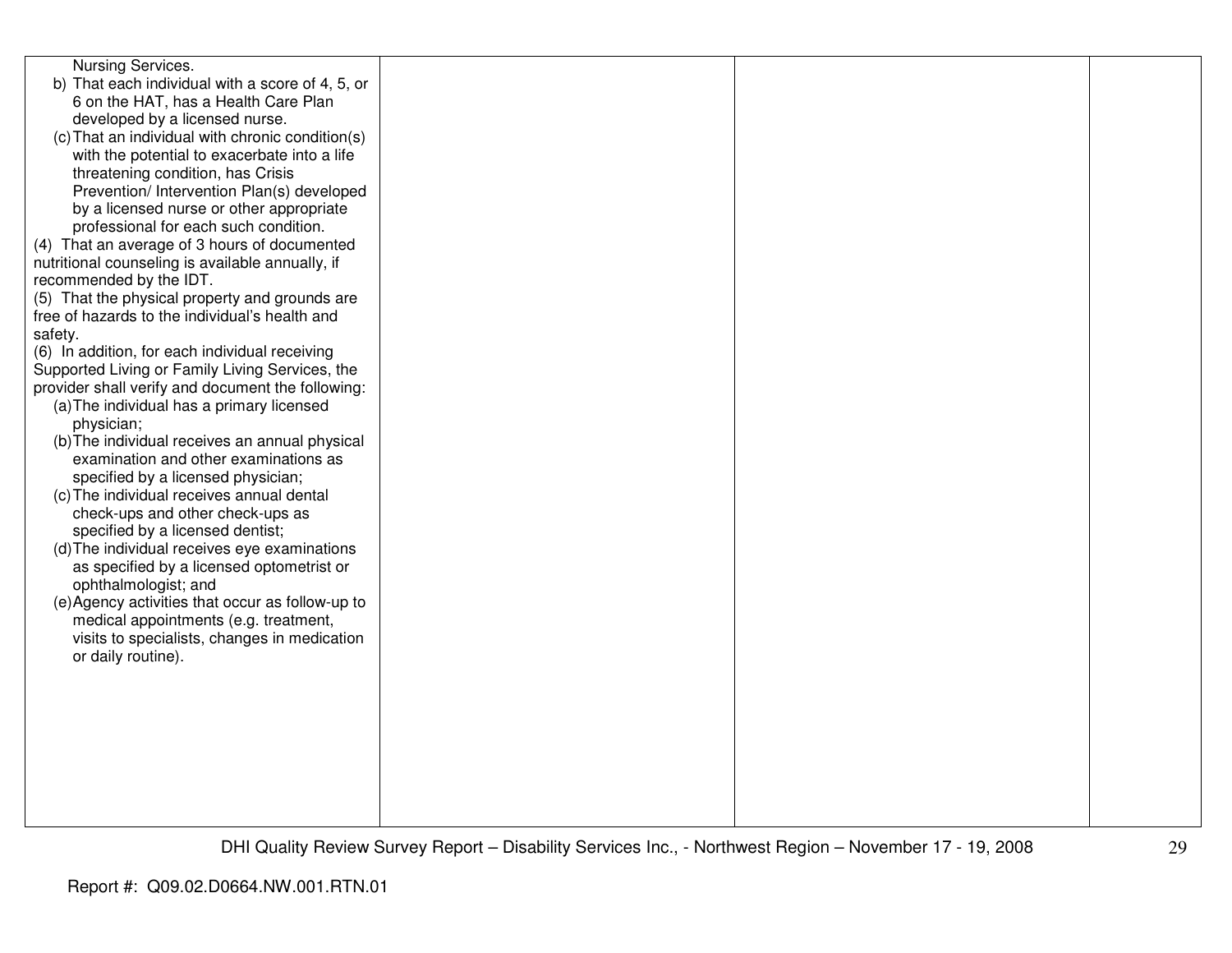| Tag # 6L14 Residential Case File                                                                  | <b>Scope and Severity Rating: E</b>                                                               |  |
|---------------------------------------------------------------------------------------------------|---------------------------------------------------------------------------------------------------|--|
| Developmental Disabilities (DD) Waiver Service<br>Standards effective 4/1/2007                    | Based on record review, the Agency failed to<br>maintain a complete and confidential case file in |  |
| CHAPTER 6. VIII. COMMUNITY LIVING                                                                 | the residence for 6 of 8 Individuals receiving                                                    |  |
| SERVICE PROVIDER AGENCY                                                                           | Supported Living Services.                                                                        |  |
| <b>REQUIREMENTS</b>                                                                               |                                                                                                   |  |
| A. Residence Case File: For individuals                                                           | • Current Emergency & Personal                                                                    |  |
| receiving Supported Living or Family Living, the                                                  | Identification (#10)                                                                              |  |
| Agency shall maintain in the individual's home a                                                  |                                                                                                   |  |
| complete and current confidential case file for                                                   | • ISP Signature Page (#4)                                                                         |  |
| each individual. For individuals receiving                                                        |                                                                                                   |  |
| Independent Living Services, rather than<br>maintaining this file at the individual's home, the   | $\bullet$ Addendum A (#6)                                                                         |  |
| complete and current confidential case file for                                                   |                                                                                                   |  |
| each individual shall be maintained at the                                                        | • Positive Behavioral Plan (#10)                                                                  |  |
| agency's administrative site. Each file shall                                                     | • Positive Behavioral Crisis                                                                      |  |
| include the following:                                                                            | Intervention/Prevention Plan (#10)                                                                |  |
| (1) Complete and current ISP and all                                                              |                                                                                                   |  |
| supplemental plans specific to the individual;<br>(2) Complete and current Health Assessment      | • Speech Therapy Plan (#7)                                                                        |  |
| Tool:                                                                                             |                                                                                                   |  |
| (3) Current emergency contact information,                                                        | • Health Care Plans per agency file (#10)                                                         |  |
| which includes the individual's address,                                                          | • Pre Diabetes (#10)                                                                              |  |
| telephone number, names and telephone                                                             | • Enlarged Prostate (#10)                                                                         |  |
| numbers of residential Community Living                                                           | • Behavioral Issues (SIB) (#10)<br>• Periodontal Disease (#10)                                    |  |
| Support providers, relatives, or guardian or                                                      |                                                                                                   |  |
| conservator, primary care physician's name(s)                                                     | • Crisis Plan (#12)                                                                               |  |
| and telephone number(s), pharmacy name,<br>address and telephone number and dentist               | • Aspiration (#12)                                                                                |  |
| name, address and telephone number, and                                                           |                                                                                                   |  |
| health plan;                                                                                      | • Progress Notes/Daily Contacts Logs                                                              |  |
|                                                                                                   | July 2008 & September 1 - 13, 2008 (#6)                                                           |  |
| (4) Up-to-date progress notes, signed and dated<br>by the person making the note for at least the |                                                                                                   |  |
| past month (older notes may be transferred to                                                     | July 2008; September 1 - 10, 2008 &                                                               |  |
| the agency office);                                                                               | August 1-9, 2008 (#12)                                                                            |  |
| (5) Data collected to document ISP Action Plan                                                    | July 2008 (#13)                                                                                   |  |
| implementation                                                                                    |                                                                                                   |  |
| (6) Progress notes written by direct care staff                                                   | • Data Collection/Data Tracking                                                                   |  |
| and by nurses regarding individual health status                                                  | July 2008 & September 2008 (#12)<br>$\bullet$                                                     |  |
| and physical conditions including action taken in                                                 |                                                                                                   |  |
| response to identified changes in condition for at                                                | July 2008 & September 2008 (#13)<br>$\bullet$                                                     |  |
|                                                                                                   |                                                                                                   |  |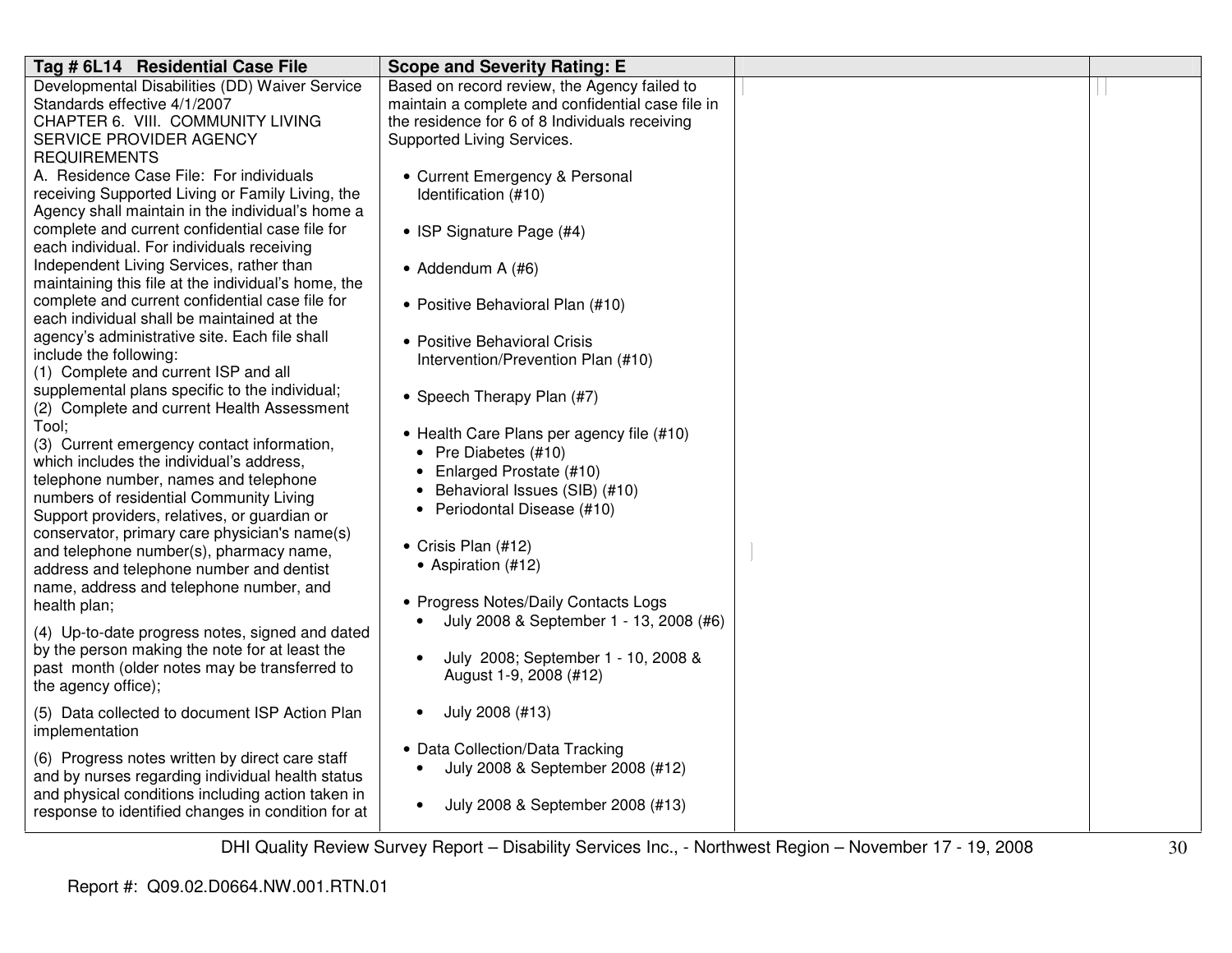| least the past month;                                |  |  |
|------------------------------------------------------|--|--|
| (7) Physician's or qualified health care providers   |  |  |
| written orders;                                      |  |  |
| (8) Progress notes documenting implementation        |  |  |
| of a physician's or qualified health care            |  |  |
| provider's order(s);                                 |  |  |
| (9) Medication Administration Record (MAR) for       |  |  |
| the past three (3) months which includes:            |  |  |
| (a) The name of the individual;                      |  |  |
| (b) A transcription of the healthcare                |  |  |
| practitioners prescription including the             |  |  |
| brand and generic name of the medication;            |  |  |
| (c) Diagnosis for which the medication is            |  |  |
| prescribed;                                          |  |  |
| (d) Dosage, frequency and method/route of            |  |  |
| delivery;                                            |  |  |
| (e) Times and dates of delivery;                     |  |  |
| Initials of person administering or assisting<br>(1) |  |  |
| with medication; and                                 |  |  |
| (g) An explanation of any medication                 |  |  |
| irregularity, allergic reaction or adverse           |  |  |
| effect.                                              |  |  |
| For PRN medication an explanation for the<br>(h)     |  |  |
| use of the PRN must include:                         |  |  |
| Observable signs/symptoms or<br>(i)                  |  |  |
| circumstances in which the medication                |  |  |
| is to be used, and                                   |  |  |
| Documentation of the<br>(ii)                         |  |  |
| effectiveness/result of the PRN                      |  |  |
| delivered.                                           |  |  |
| A MAR is not required for individuals<br>(i)         |  |  |
| participating in Independent Living Services         |  |  |
| who self-administer their own medication.            |  |  |
| However, when medication administration is           |  |  |
| provided as part of the Independent Living           |  |  |
| Service a MAR must be maintained at the              |  |  |
| individual's home and an updated copy                |  |  |
| must be placed in the agency file on a               |  |  |
| weekly basis.                                        |  |  |
| (10) Record of visits to healthcare practitioners    |  |  |
| including any treatment provided at the visit and    |  |  |
| a record of all diagnostic testing for the current   |  |  |
| ISP year; and                                        |  |  |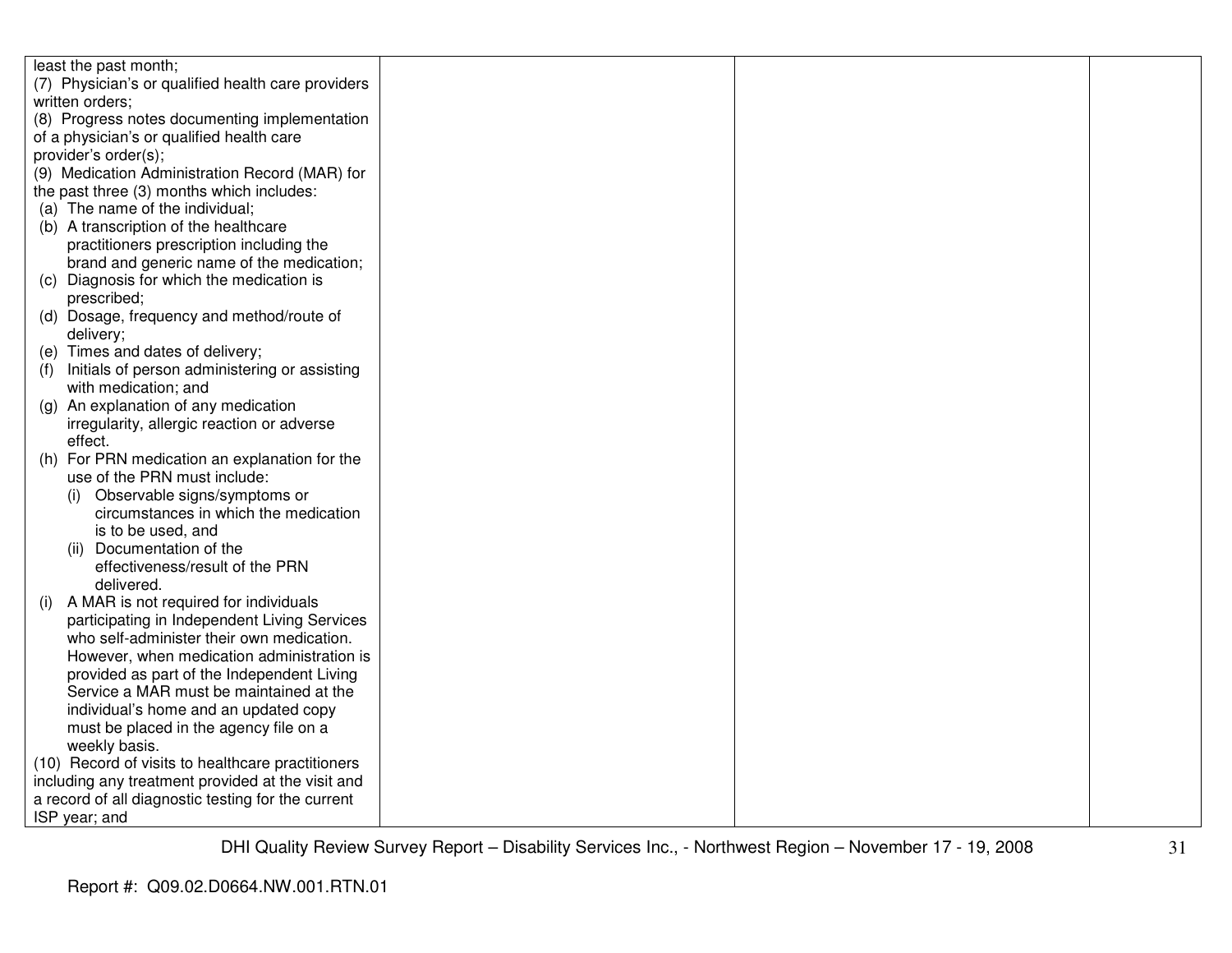| (11) Medical History to include: demographic      |  |  |
|---------------------------------------------------|--|--|
| data, current and past medical diagnoses          |  |  |
| including the cause (if known) of the             |  |  |
| developmental disability and any psychiatric      |  |  |
| diagnosis, allergies (food, environmental,        |  |  |
| medications), status of routine adult health care |  |  |
| screenings, immunizations, hospital discharge     |  |  |
| summaries for past twelve (12) months, past       |  |  |
| medical history including hospitalizations,       |  |  |
| surgeries, injuries, family history and current   |  |  |
| physical exam.                                    |  |  |
|                                                   |  |  |
|                                                   |  |  |
|                                                   |  |  |
|                                                   |  |  |
|                                                   |  |  |
|                                                   |  |  |
|                                                   |  |  |
|                                                   |  |  |
|                                                   |  |  |
|                                                   |  |  |
|                                                   |  |  |
|                                                   |  |  |
|                                                   |  |  |
|                                                   |  |  |
|                                                   |  |  |
|                                                   |  |  |
|                                                   |  |  |
|                                                   |  |  |
|                                                   |  |  |
|                                                   |  |  |
|                                                   |  |  |
|                                                   |  |  |
|                                                   |  |  |
|                                                   |  |  |
|                                                   |  |  |
|                                                   |  |  |
|                                                   |  |  |
|                                                   |  |  |
|                                                   |  |  |
|                                                   |  |  |
|                                                   |  |  |
|                                                   |  |  |